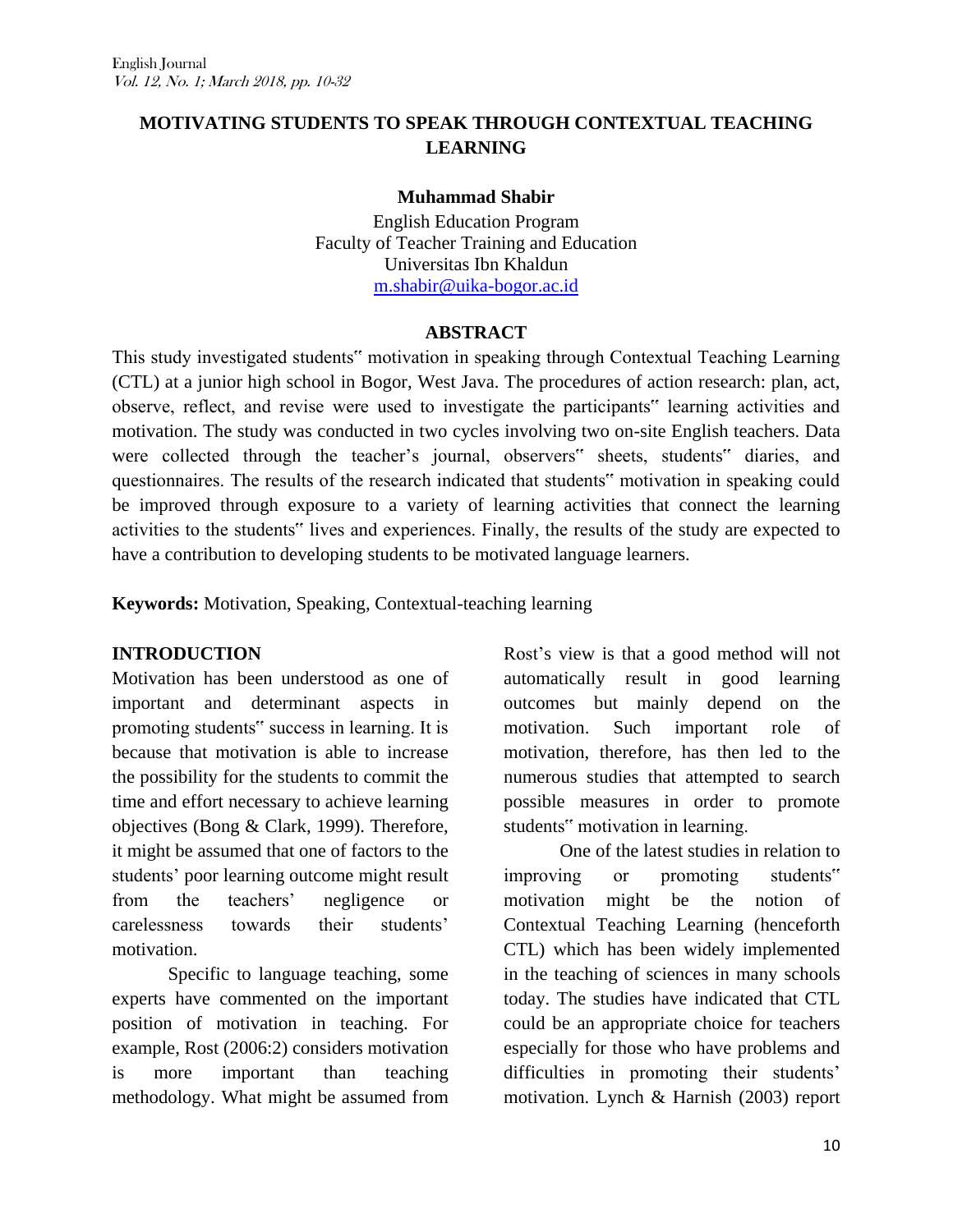that CTL proved effective to improve students" motivation in learning. Their studies indicated that CTL enabled teachers to manage, motivate, and ultimately teach students effectively. They also pointed out that the students engaged in their studies also rated CTL classes as more interesting and more engaging which then was effective to maintain their continued engagement in learning activities. Inspired by those studies, the current study presents a collaborative action research at a junior high school located in Jampang, West Java. The study focuses on how students" motivation in speaking can be improved through CTL which so far has not much been investigated.

Following some informal talks with two English teachers as well as some students at the school, the writer discovered some problems which this study concerns about. The first was that the teachers did not frequently offer speaking activities to their students due to the unenthusiastic reaction of the students when they were asked to be involved in speaking activities. The fact indicates that the teachers at the school seemed powerless to raise their students' motivation in speaking. Consequently, they just gave minor emphasis on speaking which is one of important skills in learning English. The second problem which might be the answer to the first problem was that the teachers found it difficult to provide an effective model for teaching speaking. As a result, the teachers used to switch speaking activity with other activities like writing and vocabulary enrichment. The last problem was that the students at the school really wanted to be able to speak but their teachers" way of teaching was not

supportive for their speaking skill enhancement. Consequently, they felt uninterested and unenthusiastic each time their teachers asked them to participate in speaking activities. This preliminary informal conversation has clearly informed the writer that the teachers at the school were not capable of providing a desirable instruction of speaking. Based on the studies reported by Lynch & Harnish earlier, the writer then sought to explore CTL related practices in terms of finding an alternative and effective solution to the problems faced by the teachers at the school, especially related to the effort to improve students' motivation in speaking. There are two main argumentations on the effectiveness of CTL in improving students" motivation in speaking. These argumentations then have convinced the researcher to conduct the current study. The first is that CTL encourages context based learning. It means that the learning should be carried out and created in an environment that corresponds with learners" experiences and needs. Many studies revealed that a learner usually becomes motivated when his learning environment is attached to his real life and experiences. The second is that CTL offers a kind of negotiation or autonomy to students in terms of what they are going to learn. The writer believes that giving a kind of democratic learning environment will enable students to be more engaged in teachinglearning processes. Gehlbach and Roeser (2002: 42) affirm that the more students perceive autonomy, the more engaged they become in learning.

The important role of motivation in promoting students" success in learning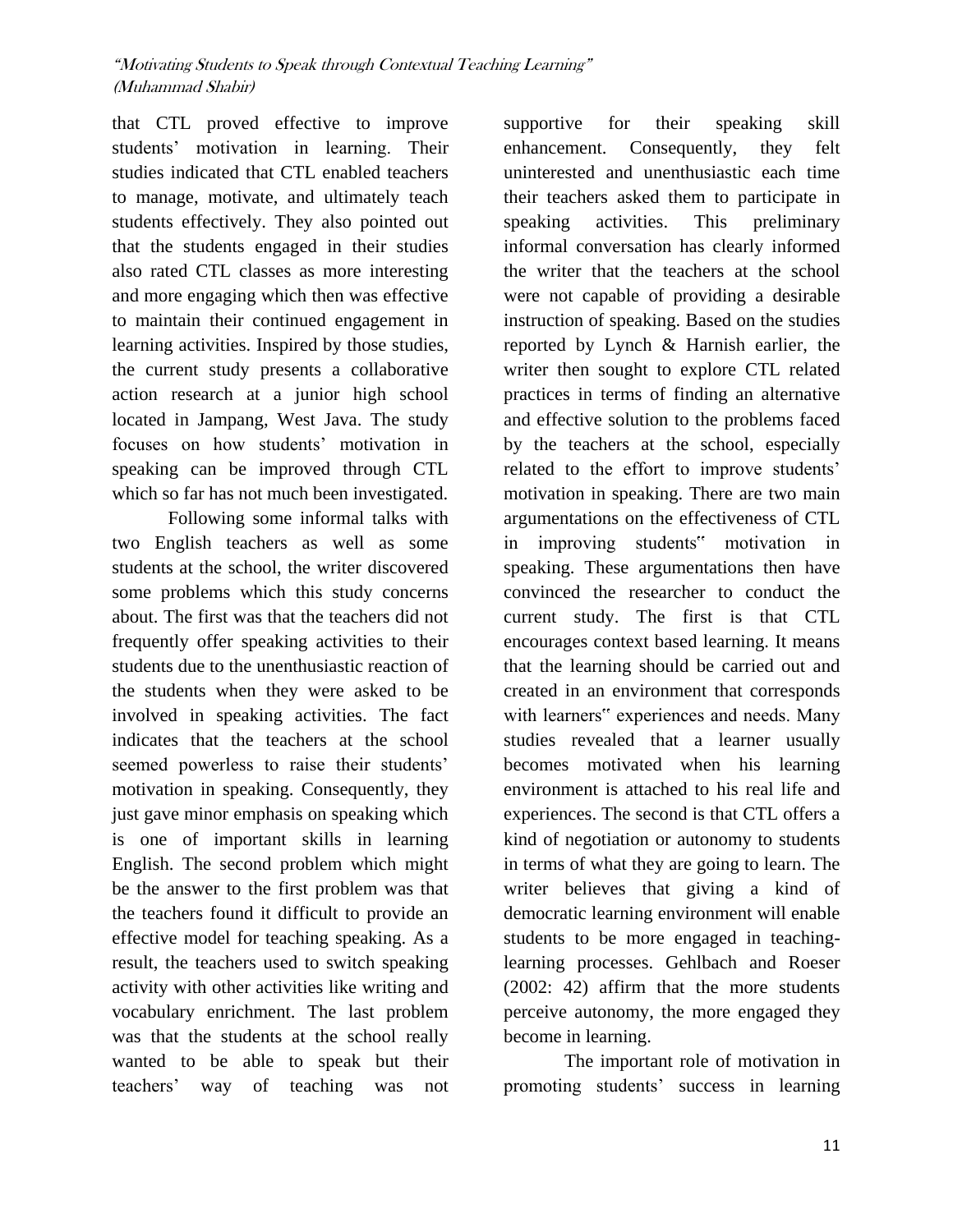important is undeniable. Therefore, this action research study of how to improve students' motivation is not just valuable for English teaching and learning but also may be useful for the teaching of other subjects. Moreover, the findings may help other teachers of English improve their language teaching. Specifically, it is expected that the study can be useful for English teachers especially in terms of enhancing their students" motivation and engagement in leaning. A possible model for teaching speaking through CTL resulted from this study also may be valuable and useful for English teachers especially in helping them understand on how to implement CTL teaching practices in the teaching of speaking in their classrooms.

The study has a question to address: "How can students be motivated to speak through Contextual Teaching-Learning?

## **LITERATURE REVIEW**

Motivation is one of the major factors that influence individual levels of success in any activities (Shabir, 2017). No wonder, there have been many studies seeking to investigate and explore the motivationrelated issues comprehensively for its paramount role. However, motivation is not easy to define. It has been defined in many perspectives. Generally, motivation could be understood as the process that causes someone to act. Oxford & Shearin (1994) mention that in fact, there is no agreement on the exact definition of motivation. Dörnyei (1998) corroborates the statement that although motivation is a term frequently used in both educational and research contexts but there is little agreement in the

literature with regard to the exact meaning of the concept. However, experts in this field have made various studies in order to explore and elaborate this complicated mater to be more specific and understandable. In terms of language learning for example, Gardner (1985) defines motivation as the combination of effort that refers to the time spent for studying the language and desire that shows how much the learner wants to become proficient in the language and affect that refers to enjoyment in learning the language. Although the exact meaning of motivation has not been satisfied this far, motivation has been generally classified into two general types, namely the extrinsic and the intrinsic. Generally, extrinsic motivation refers to the motivating factors that come from external of an individual. Inthe meantime, intrinsic motivation refers to the motivating factors that originate from inside an individual. For the sake of this study, these two motivations will be discussed with more emphasis on the intrinsic one. This is because that the study concerns about promoting students" natural intrinsic motivation in the classroom. In other words, the study seeks to promote students" motivation in natural way through classroom experiences.

## *Extrinsic Motivation*

Extrinsic motivation relates to external factors that force, initiate, and guide an individual to act or do something. Hoyenga & Hoyenga (1984) identify that extrinsic motivation refers to the motives that are outside of and separate from the behaviors they cause. Hoyenga & Hoyenga illustrate that if a student studies hard to do well on a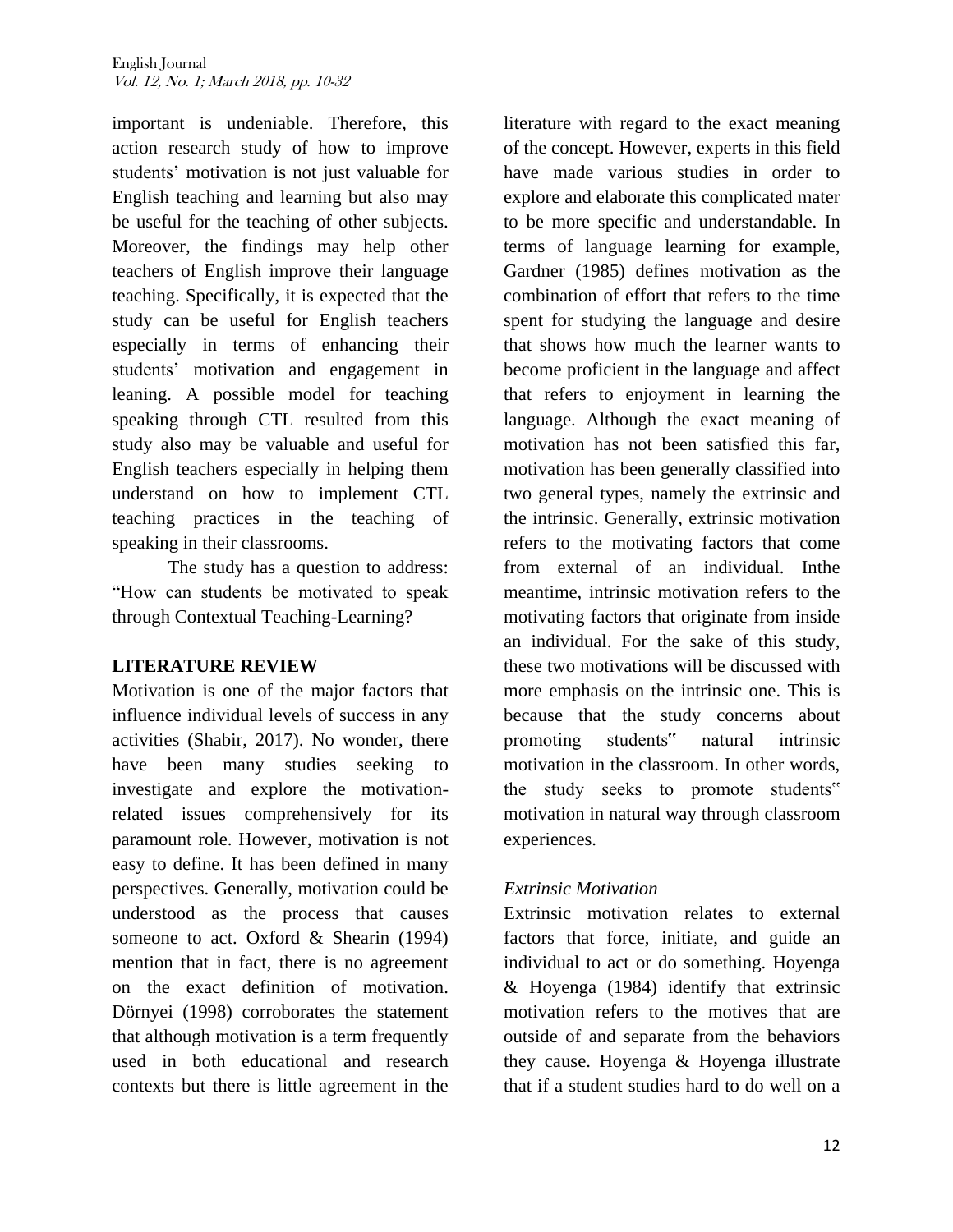test because a good grade will result in a brand new car, then the motive behind studying is not what it is intended to do: that is to obtain knowledge. Since the origin of extrinsic motivation is not within an individual or it is separate from in-class experiences, this discussion therefore does not deal much with this kind of motivation rather gives more emphasis on the intrinsic one which is specific to students" daily classroom experiences and their natural tendency to learn. As stated by Ryan & Deci (2000), intrinsic motivation has been considered as an important construct that reflects the natural human tendency to learn and assimilate.

## *Intrinsic Motivation*

It has been widely agreed that intrinsic motivation refers to the motivation that comes from inside an individual rather than from any external or outside rewards. Lepper and Malone (1987) quoted from http://education.calumet.purdue.edu defines intrinsic motivation in terms of what learners do without external rewards or inducement. Ryian and Deci (2000) elaborate more specifically when someone could be said intrinsically motivated. According to them, when a person is acting for fun or challenge rather than because of external prods, pressures, or rewards so that person is called intrinsically motivated. Consistent with Ryian and Deci, Borich & Tombari (1997) identify intrinsic motivation as a power that influences learners to choose a task, make them energized about the task, and persist until they accomplish the task, regardless of whether there would be an immediate reward or not. Therefore, Borich

& Tombari (1997) assert that intrinsic motivation is present only if learners actively seek out and participate in activities without having to be rewarded by materials or activities outside the learning task.

To this far, the perspectives stated above clearly define that intrinsically motivated learners are those who are engaged in learning activities for no external reward, external inducement, and external prods but other than interest, fun, and enjoyment.

There are two metaphors used by motivational theorists to approach the problem of motivation. The first is early motivational theories that make use of the person-as-machine metaphor. Included in this type are instinct theory, drive theory, and deficiency-growth needs theory. The second is the current cognitive motivation theories that make use of the person-asrational-thinker metaphor. Included in this type of cognitive motivation theories are attribution theory and self-efficacy theory. In addition to those motivational theories, there is also a motivational perspective called self-determination theory. According to Borich & Tombari, (1997), this theory attempts to reconcile cognitive theory"s emphasis on intrinsic motivation with more traditional notions of human needs and drives. Therefore, Deci (1991) cited in Borich and Tombari (1997) then offers an alternative perspective of motivation called self-determination (internally controlled) theory. According to Deci, this selfdetermination theory reintroduces a component of motivation that has long been neglected by most modern cognitive motivational theories that is innate needs.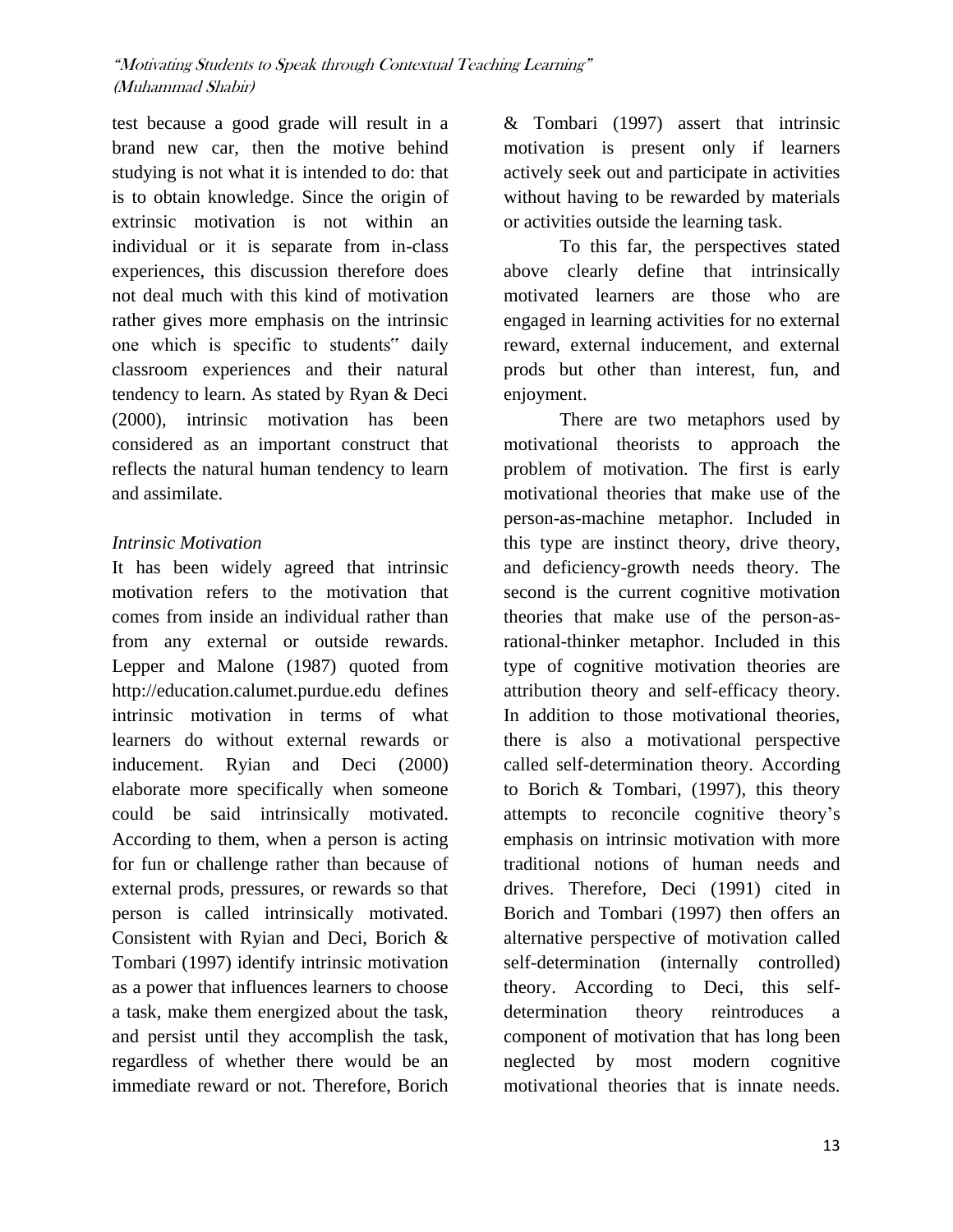According to Deci, there are three innate needs of human namely competence, relationships, and autonomy. In term of learning, Borich & Tombari (1997) say that competence needs involve the knowledge of how to achieve certain goals and the skills for doing so. Deci (1991) cited in Borich and Tombari (1997) says that to feel competent is an innate psychological need that should be satisfied so that learners feel able to meet challenges. Relatedness refers to the needs that someone needs to support his/her expected goal attainment in social life. In the context of learning, Borich & Tombari (1997) tend to say that relatedness needs are innate requirements for secure and satisfying connections with peers, teachers, and parents. Therefore, Borich & Tombari (1997) suggest that to trigger students" relatedness, the students should perceive that their surrounding listen and respond to them. In support of the importance of relatedness, Ntoumanis (2001) cited in Bush (2006) proposes that cooperation can foster selfdetermination. Autonomy needs (Borich & Tombari, 1997) refers autonomy to the ability to initiate and regulate one"s own actions. For example, students are autonomous when they willingly devote time and energy to their studies.

## *Motivational Indicators*

As it has been presented earlier that there are three needs that must be satisfied to promote students" intrinsic motivation, they are competence, relatedness, and autonomy. To promote students" motivation, teachers should activate these three elements. Shindler (2008) suggests that teachers can give students a greater sense of competence

by focusing on progress not on products, avoiding comparisons among students, expressing high expectations, and helping students achieve the goals they have set for themselves. When they feel competent, they will surely show some behavioral characteristics such as willing to do the task given by their teachers, willing to pursue more challenges, and being confident to conclude the task given. From autonomy point of view, students need to feel that they are autonomous and have freedom of choice. Since autonomy refers to the ability to initiate and regulate one"s own actions, autonomous learners are willing to engage in learning activity and to conclude their task. As a result, behavioral characteristics of such autonomous learners will emerge such as eager to learn autonomously, willing to devote time and energy in their studies, enthusiastic to pursue the activity, enjoy the activity, move beyond the minimum expectations, and the do not care if there are rewards attached. From relatedness point of view, cooperation can foster students" motivation. It brings students together to help each other learn, improve, and make the learning inherently more interesting. Consequently, learner feels enjoyed since they do not work alone. From the explanation above, it could be concluded that when the learners feel competent, they are eager to pursue their task, willing to have more challenges, being confident of doing the task given as expected, and willing to pursue more challenges. When the learners feel autonomous, the learners are willing to devote their time and energy to conclude and pursue activity given, feel enjoyed of the activity, move beyond the minimum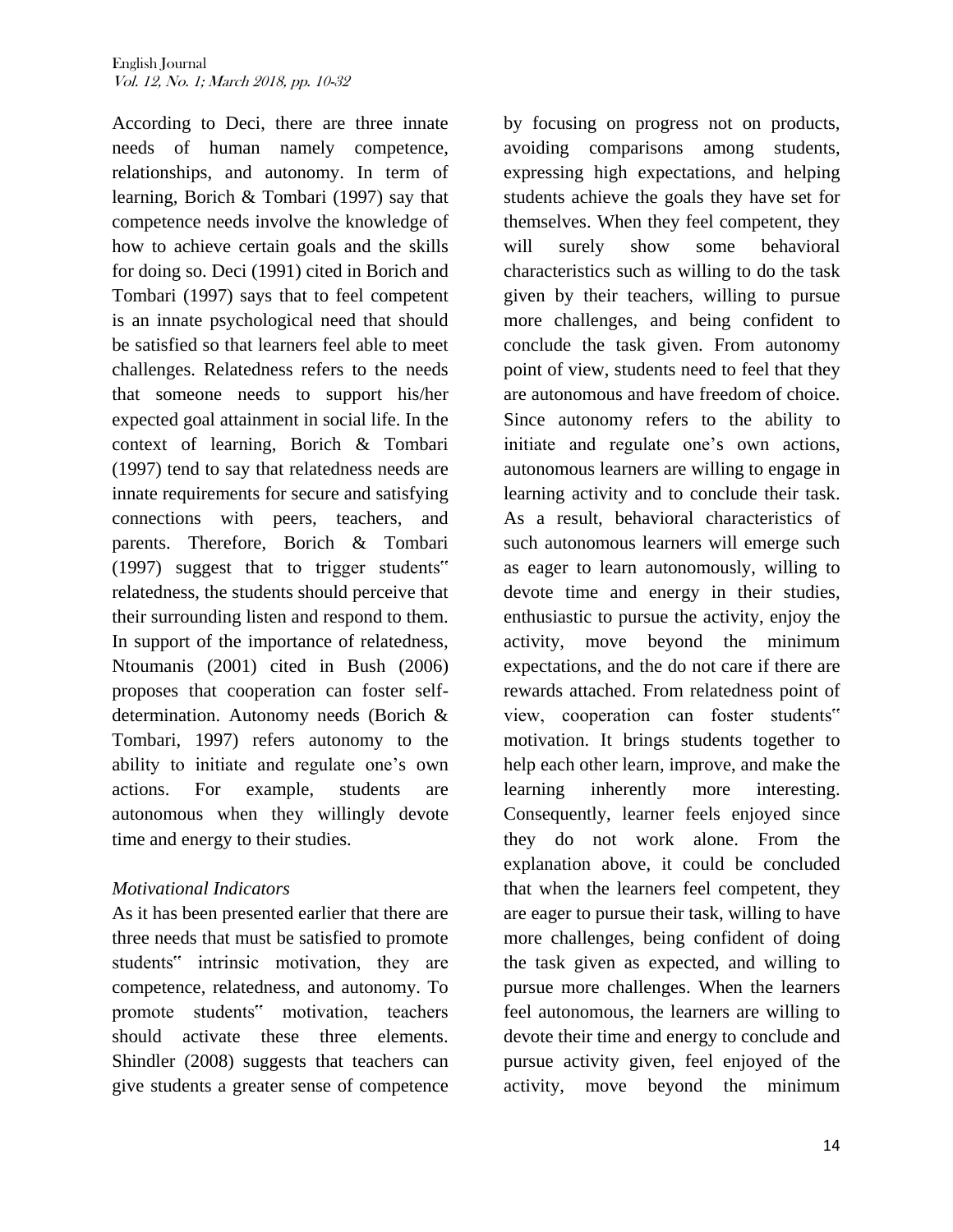expectations, and do not care if there are rewards attached. When feeling related, the learners feel enjoyed and unworried since they do not work alone. These characteristics seem to have much similarity with what have been proposed by Barbara Blackburn in her book "Classroom Motivation from A to Z: How to Engage Your Students in Learning". Blackburn (2005) mentions five criteria or characteristics of an intrinsically motivated learner: (1) the learner pursues the activity independently, (2) the learner does not want to stop working until the finished, (3) the learner enjoys the activity, (4) the learner moves beyond the minimum expectations, and (5) the learner does not care if there are rewards attached. These five will be used as a guide for concluding this study.

# *Contextual Teaching Learning*

In his book "Contextual Teaching and Learning: What it is and Why it is Here to Say", Johnson (2002:25) defines CTL as an educational process that aims to help students see meaning in the academic material they are studying by connectingacademic subjects with the context of their daily lives: personal, social, and cultural circumstances. In the meantime, Berns & Erickson (2001:2) define CTL as conception of teaching and learning that helps teachers relate subject matter content to real world situations. The definitions presented above clearly emphasize that the focus of CTL is teaching in the context of real life which is the translation of theoretically-based pedagogy into practice, or it is the framework wherein the learners are facilitated to the real world. Johnson

(2002:24) says that CTL encompasses some principles and characteristics that it develops self-regulated learners, anchors teaching and learning in students" life context, applies teaching and learning in multiple-context, uses problem-based learning, uses independent learning groups, and uses authentic assessment. These principles must be met in order to become CTL practice.

# *Approaches for implementing CTL*

To implement CTL, a variety of teaching approaches may be used. Over the years, five teaching approaches have emerged that include context as a critical component. They engage students in an active learning process. These approaches are not discrete. They can be used individually or in conjunction with one or more of the others. Although varying in the literature, the following definitions are intended to capture the essence of the concepts as means for implementing CTL:

# *Problem-based learning*

Moffitt (2001) cited in Brand (2003) says that an approach that problem-based learning is an approach that engages learners in problem-solving investigations that integrate skills and concepts from many content areas. This approach includes gathering information around a question, synthesizing it, and presenting findings to others.

## *Cooperative learning*

Holubec (2001) cited in Brand (2003) says that cooperative learning is an approach that organizes instruction using small learning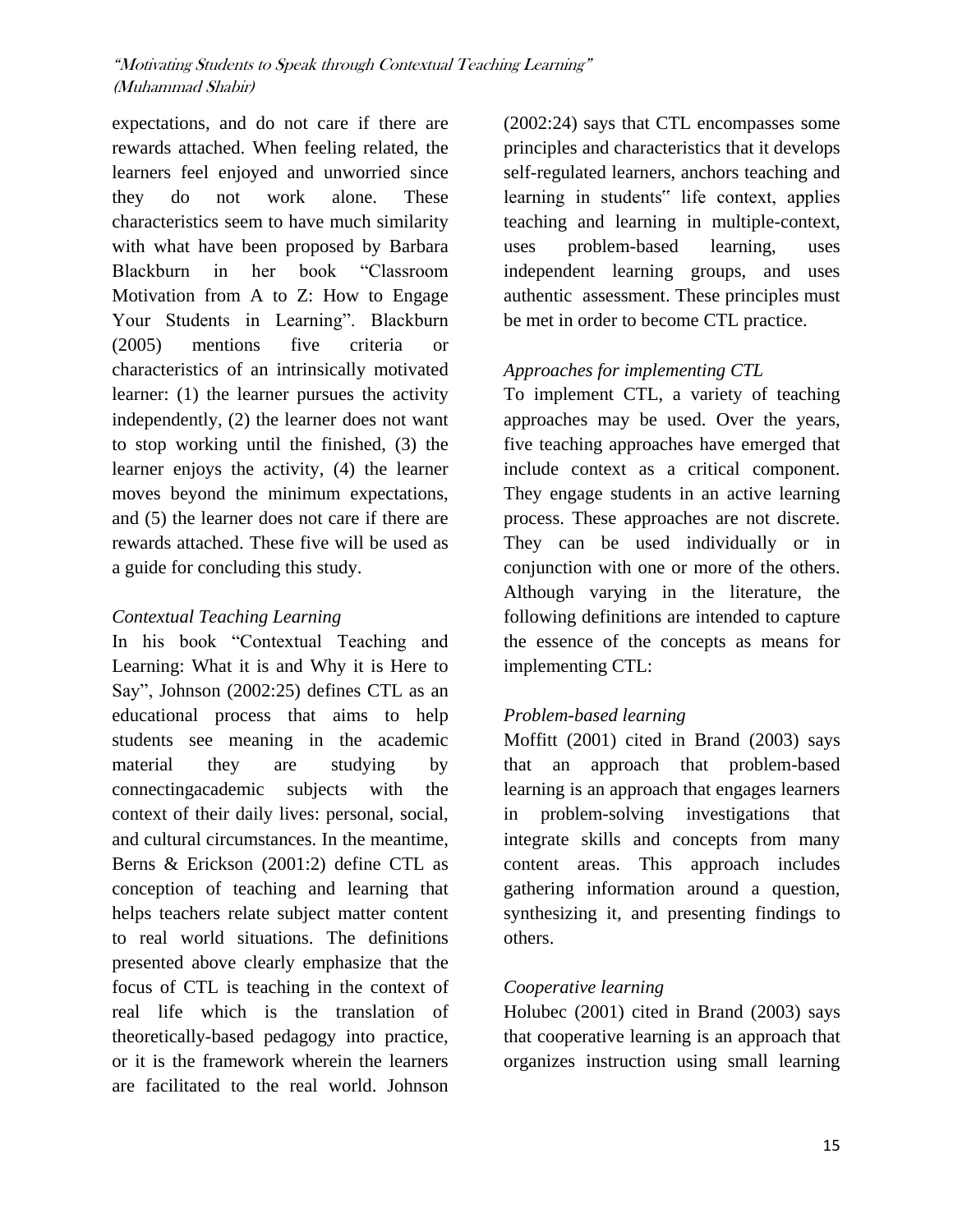groups in which students work together to achieve learning goals.

#### *Project-based learning*

Buck Institute for Education (2001) cited in Brand (2003) defines project-based learning is an approach that focuses on the central concepts and principles of a discipline, involves students in problem-solving investigations and other meaningful tasks, allows students to work autonomously to construct their own learning, and culminates in realistic products.

#### *Service learning*

McPherson (2001) cited in Brand (2003) says service learning is an approach that provides a practical application of newly acquired (or developing) knowledge and skills to needs in the community through projects and activities.

## *Work-based learning*

Smith (2001) cited in Brand (2003) defines work-based learning as an approach in which workplace, or workplace-like, activities are integrated with classroom content for the benefit of students and often businesses.

## **METHOD**

## *Research Design*

This is an action research. There are a number of views commenting on this research method. Wallace (1998), Coles &Quirke (2001) say that action research is the process of systematic collection and analysis of data in order to make changes and improvements or solve problems. Another view comes from Nunan (1992)

saying that action research has been a form of research which is becoming increasingly significant in language education. For this reason, the writer used the action research since he sought to make improvements or solve problems in the teaching of English speaking. The research procedures used were adopted from Ferrance (2000), they were planning, action and observation, reflection, and revision.

One class of 8th grade students of a senior high school in West Java, was the participants of the study. They numbered 40. The writer chose the school was because of two reasons raised when the writer was conducting his preliminary investigation at the school. The first reason was that the students wanted to be able to speak English, but they were less motivated when they got involved in the speaking activities. The second reason was that the students expected their English teachers to teach them speaking through a way that could motivate them to speak. For these two reasons, the writer then decided to conduct the study at the school.

In order to collect the data needed, students' diaries, teacher's diary, observers' diaries, and yes/no, questions were used. The use of diaries in research into attitudes is supported by Jane (2001) and Peck (1996). Students" diaries were written after students have finished participating in each cycle. Questionnaire was used to provide data about students" motivation. The questionnaire was yes/no type designed to provide data about the indicators of intrinsically motivated students adopted from Blackburn (2005).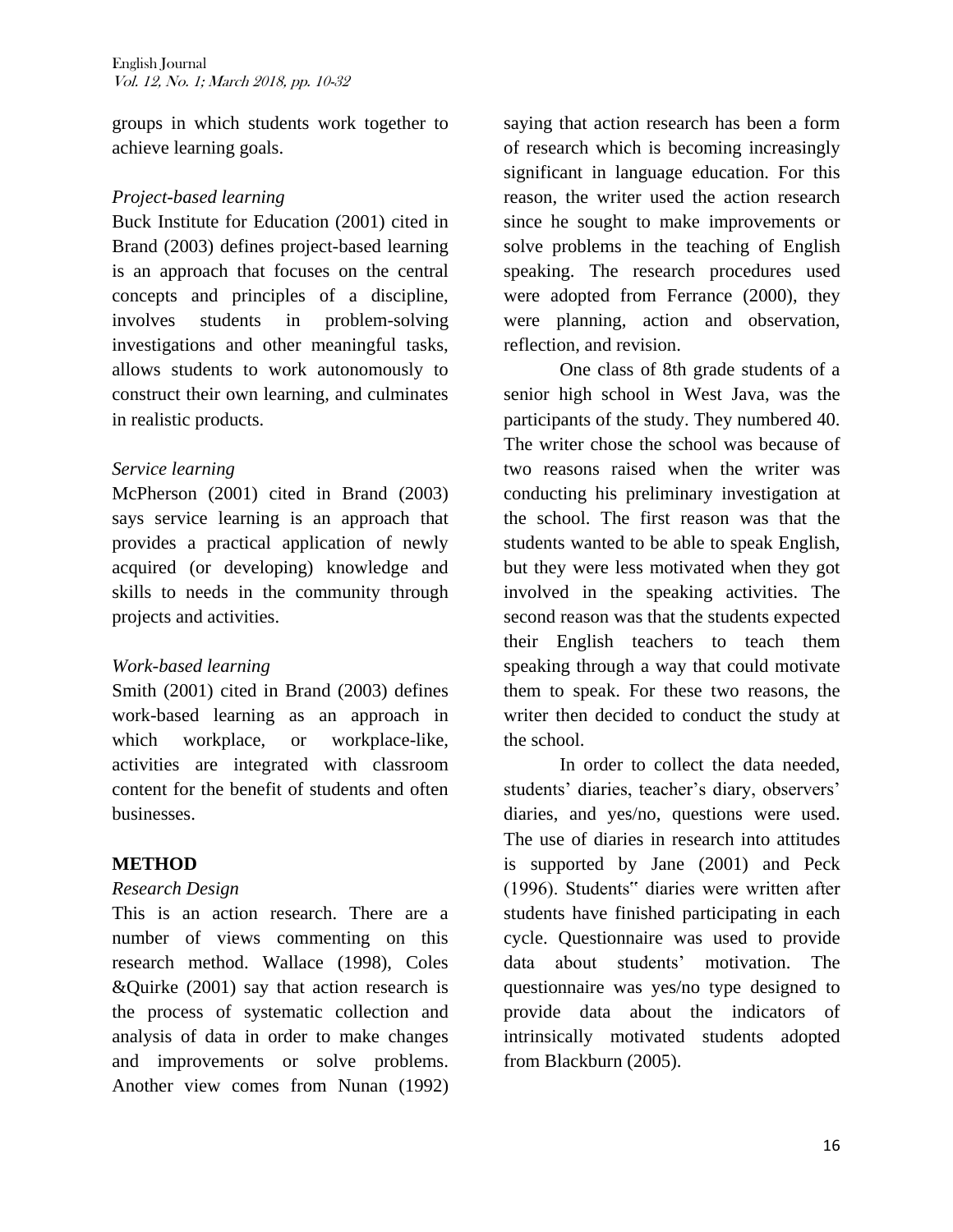The study took place twice a week. The study employed the problem-based learning (PBL) in teaching speaking to the participants. With the intensive literature reviews on the CTL and PBL, the writer developed Jordan"s technique of "pyramid discussion" (Jordan R. 1990) to teach speaking to his study's participants. Choosing this technique based on the four "touchstone" events that must be met in PBL, including engagement, inquiry and investigation, performance, and debriefing (Sear, 2002:13). The pyramid discussion was developed in line with the stages suggested by PBL and the principles held by CTL: Individual Study, Pair Work, Group Work, and Whole Class Discussion.

#### **FINDINGS AND DISCUSSION**

On March 18, 2018, the teacher planned a discussion as the technique for his teaching. It was expected that the technique would be able to motivate the students to speak as well as improve their engagement in their speaking activities. In the planning, the teacher focused on a question "What are the topics that could interest the students to discuss about? Finally, the teacher selected as many as 20 topics intended for the students" discussion. All the selected topics were based on the context of the students" lives that fitted their daily classroom experiences. As Sears (2002) and Johnson (2002) say that to make students" learning activities have personal value, generate interest, and produce functional knowledge and skills, the act of the learning must be in the context of and directly relevant to the students" knowledge, skills, and performances. In other words, the teacher

tried to help the students see meaning in the subject they would learn by connecting the subject with the students" lives and experiences. There were six activities provided: individual work, pair work, group work, and whole class work.

## *Individual Study*

Before the individual study"s activities started on the first day of his teaching (March 19), the teachers explained the need for the students to be able to communicate in English. The teacher then told the students that to be able to so, what they needed was a technique that could give them more opportunities to practice their speaking. Finally, the teacher introduced the pyramid discussion to the students. Afterwards, the teacher tried to generate the students" interests to take part in the speaking activities they would have later on. To do this, the teacher explained how the pyramid discussion could help them learn English speaking better. The teacher then gave the students a clear description of what they would do and how they would do it. By doing so, the teacher expected that the students" interest could be raised. As Borich & Tombari (1997) say that giving students the knowledge of how to achieve certain goals and the skills for doing so can generate the students" interest and motivation in learning.

The last, the teacher encouraged the students not to be worried too much about their grammar and structures. The teacher reminded that the students that they were still learning, and therefore, they did not need to be afraid of possible mistakes in their speaking activities later on. By telling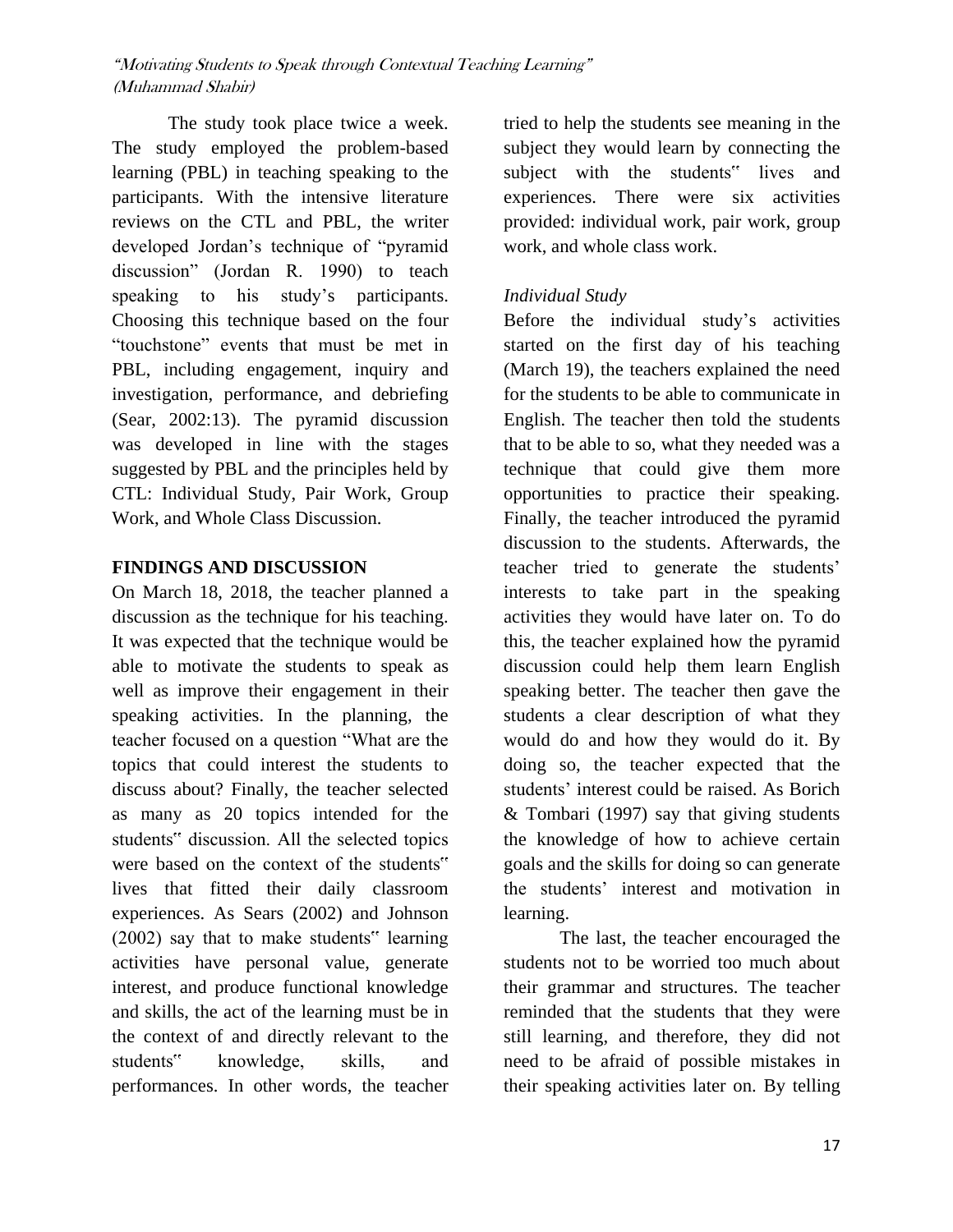this, the teacher expected that the students could feel relaxed so that their speaking activities could perform optimally.

To this point, there were some important events noted. The first was that the students were interested in the technique introduced and explained by the teacher. The indication was that when the teacher was telling, describing, and explaining about the discussion, the students were enthusiastic and attentive. It could mean that the students welcomed positively the discussion as a technique for improving their speaking skill. The students also admitted that discussion was very possible for them to carry out. It was assumed that the students' unobjectionable behavior of the technique was because of the teachers' clear explanation of how the technique should be carried out. In other words, the teacher managed to give the students clear information about what they should do and how they should do it. The fact corroborates Borich & Tombari (1997) saying that giving students the knowledge of how to achieve certain goals and the skills for doing so can motivate students to learn. The second note was that the students felt ready with possible challenges they might experience during their speaking activities. It was assumed that such condition was because of the teacher's successful effort in convincing the students that making mistakes was common in learning. Thus, the students felt encouraged to speak despite of their limited language mastery. The last note was that the students felt encouraged to get involved in the speaking activities they would undertake. It was assumed that such condition resulted from the teacher"s supportive approach in

teaching them, ensuring that nothing they should worry in learning. Afterwards, the individual study started. The starting teaching activity was that the teacher distributed to the students sheets of papers that contained 20 topics of discussion that were prepared in the planning stage. Afterwards, the teacher asked the students to read the topics carefully. To ensure their understanding of the topics, the teacher provided opportunities for the students for asking. Doing so also aimed to generate a relaxed learning atmosphere for the students. In other words, the teacher managed to make the students feel supported and helped when they got problem. In addition, it was expected that the students' interest could be roused by enhancing their understanding of the topics they learnt. As Kellough & Kellough (2008) indicate that students' interest can be enhanced by making materials understandable for the students.

After the asking session had completed, the teacher then assured himself that the students really understood the topics by posing a question "What do you know about the topic number...? At the same time, the teacher expected that the students could be stimulated to speak. Therefore, the question above was intended to make the student speak which was not only limited to the literal meanings of the topics but also their contexts in the real life. Asking that way was also expected to be able to enhance the students" learning. As CTL practices suggest that in order to enhance students" learning, academic materials should be connected with their contexts. After the teacher was sure enough about the students" understandings of the topics, he then asked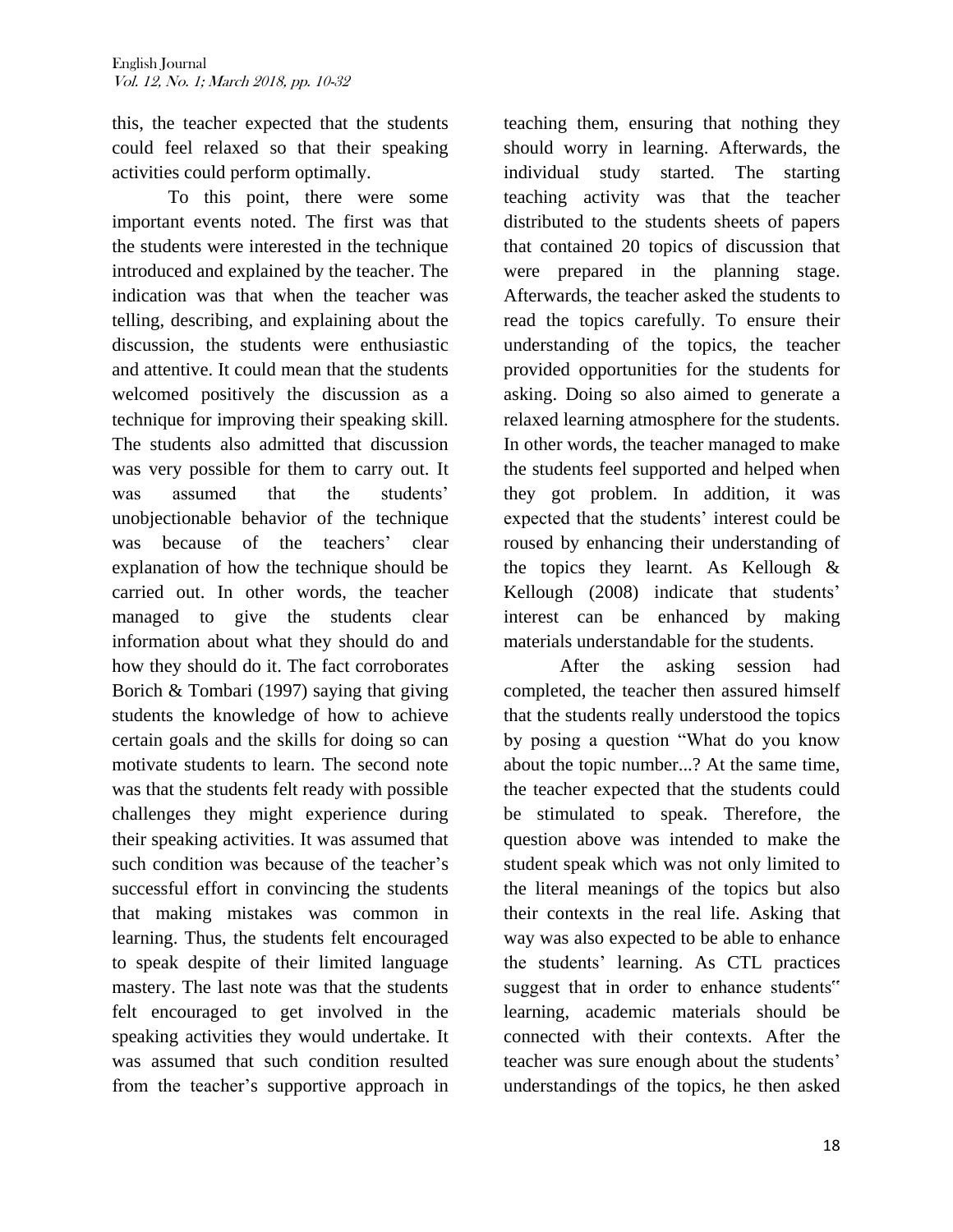each student to select four topics that she/he felt most interesting. The selected four topics should be written on the prepared papers. To stimulate the students to practice their speaking, the teacher invited some of students to stand in front of the class. The teacher then asked each of the invitees by questions like "Why do you choose these topics? Are these topics easy for you to discuss? Are you sure that your friends will agree with the topics you have selected?" It was expected that posing such questions would be able to describe to other students how to initiate speaking activities in a discussion with their pairs later on. While doing this, the teacher also sometimes posed the same questions to some non-invitee students. After the teacher was sure enough that students had understood how to do or at least start a discussion, the students then were prepared for the next step of the discussion that was the pair work.

Up to this point, the students were enjoyable. They were eager of following the teacher"s instruction as indicated by their efforts that rushed doing the topic selection. Some of them also did not hesitate to ask the topics that they did not understand. The teacher also found that the students" learning atmosphere was so relaxed. In general, the students were motivated to do their tasks. There were some reasons assumed that had brought the students to such condition. The first relates to the teacher"s way of introducing the task to the students. In doing this, the teacher managed to convince the students that their tasks were doable and possible them. This then, in the context of motivation, gave sense of competence to the students that they became motivated to conclude their tasks. It is true what Shindler (2008) says that teachers can enhance students' motivation by giving them sense of competence. In other words, the teacher had successfully motivated students to learn by assuring them that their tasks are possible to carry out. The second reason relates to the teacher"s approach in encouraging the students to learn. In doing this, the teacher did not expect the students to do what they could not do. The teacher believed that assigning the students with too high expectation was a difficult thing if the students were not motivated. Therefore, he managed to make the students willing and eager to learn by improving their motivation. The third was the teacher's effort in making the students responsible in concluding their tasks. In doing this, the teacher gave the students freedom to choose the topics to discuss. Despite the freedom, the students remained cautious and attentive since they were reminded that they would have to account for what they chose in the following speaking activities. This than affected the students" sense of responsibility in their learning, in the sense that the students learnt to value their choices. Finally, the students felt motivated because they had something valuable to contribute in their learning, or in this context were their next discussion"s activities. The last was that the students did not have difficulties in understanding the topics. Mostly, the topics were familiar to them. It indicates that the topics selected by the teacher in the planning stage had fitted the students" knowledge capacities and experiences which is crucial in the context of CTL practices.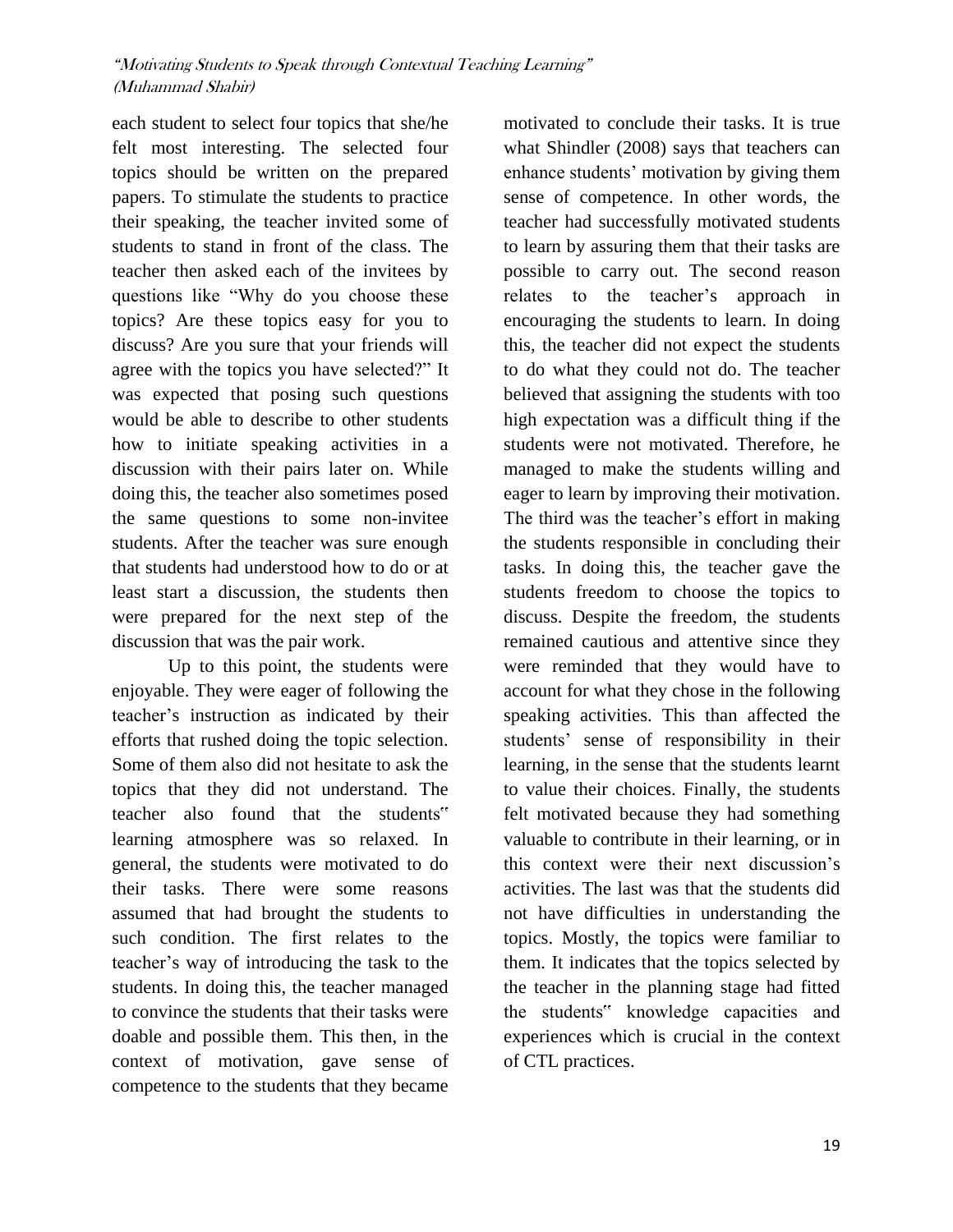#### *Pair Work Discussion*

The pair work took place on March 20, 2018. The starting teaching activity at this stage was that the teacher asked each student to consult with his/her nearby partner. They were required to compare each other their respective topics and finally they should present two common issues to be proposed as the topics of discussion in the next learning session. In order to make the pair work effective for the students" speaking activities, the teacher invited one of the students to demonstrate with him how to conduct a simple transactional speaking. The teacher then interacted with the invited student by posing questions "What are the four topics you have? Why do you choose these? Of these four, which do you want to propose to discuss? When this process took place, the teacher just let the student answer his way. The teacher did not interrupt him until the communication had stopped. Afterwards, the teacher and the student exchanged role. This time, the student asked the teacher. The questions used were those used by the teacher in asking him. The teacher then demonstrated how to answer such questions. After the demonstration had finished, the teacher then wrote some examples of transactional expressions on the whiteboard for students" language enrichment. The teacher expected that by such demonstration, he could build a more personal contact with the students that the students feel supported and helped (Sears, 2002). When the demonstration had completed, the pair work discussion started. The teacher observed closely each pair in order to ensure that communication really took place. The teacher sometimes

interacted with some of the pairs by raising questions like "What topics will you choose? Why do you choose them? Do you think that they are interesting to discuss? The teacher also gave the students opportunities for asking in case they found words, phrases, and expressions they did not know how to say them in English during the discussion. It was expected that by giving the students such opportunities, the discussion could last a bit long and finally could be functioned maximally for their speaking practices. In addition, it also aimed to create a relaxed learning atmosphere for the students as well as enhance their engagement in learning activities. There were some important notes

found up to this point. The first was that situating the learners in such pair work was effective to motivate the students to get involved in learning activities. What made the students motivated was their learning atmosphere that was different from the individual work. At the previous individual work, each student had to work alone. Now each had a friend to share with. As a result, learning atmosphere in the pair work became more active since each student enjoyed interactions with his/her partner during the activities. It was also visible that in the pair work, there was a kind of cooperation appeared. Each student tried to help his/her partner when problems appeared. The second was that learning in such pair work was also effective to enhance the students" sense of responsibility. To explain this, it might be best illustrated by one of principles of CTL that is learning in diverse context. In the context of the pair work, being responsible was shown by the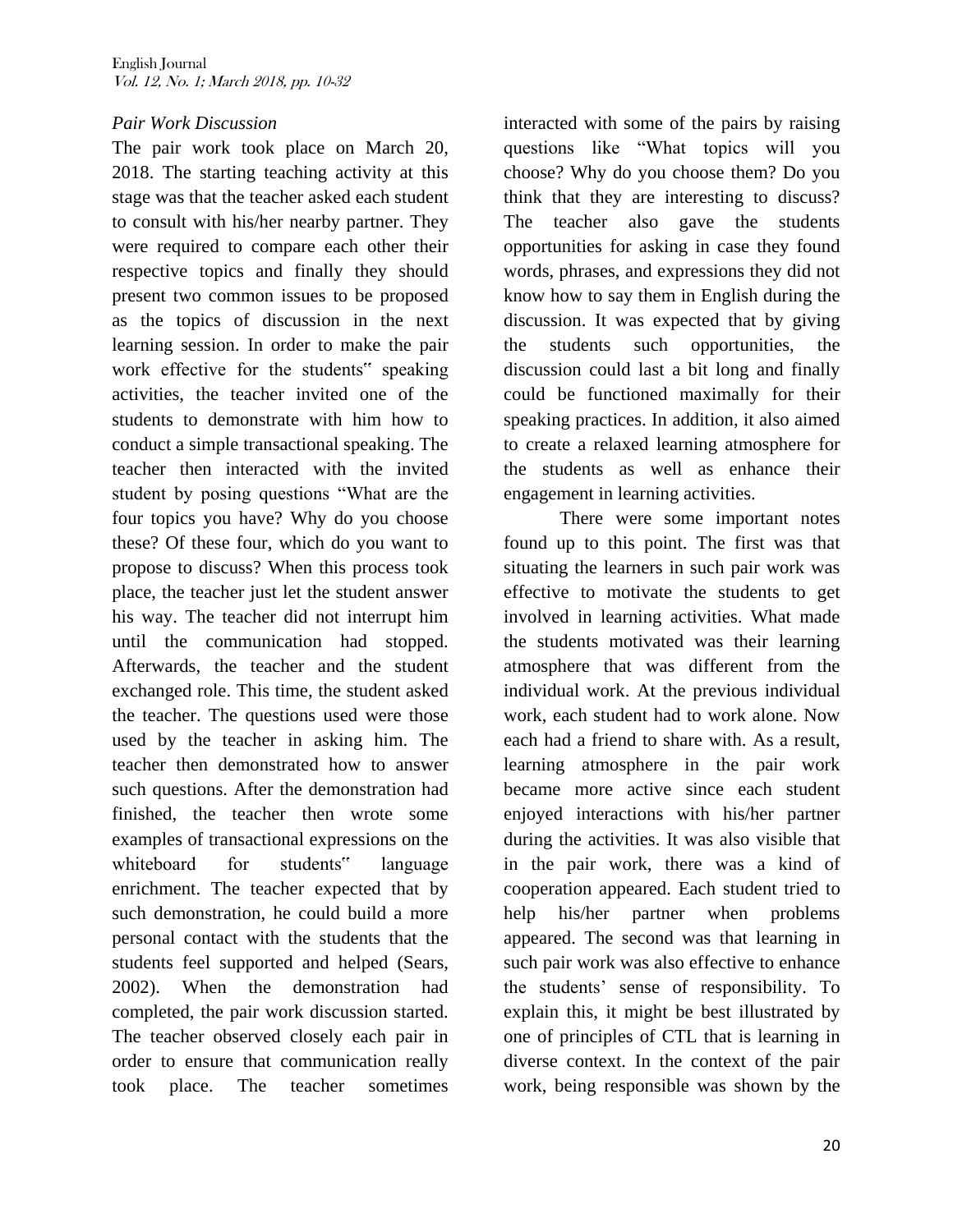students" efforts to secure their respective ideas. In other words, they tried as hard as they could to win the topic selection so what they had done in the individual work would not be useless. Finally, motivation of the students was affected because there was somebody who listened that made them feel valued and respected.

When the pair work completed, the students then were prepared for group work which was more diverse since there were more students involved. One important note found at the end of the pair work that was when the students were informed about the group work, they were happy and enthusiastic. In other words, there were so curious of the next learning activities they would undergo. As Kellough & Kellough (2008) and Scales (2003) said that young adolescent students tend to be highly curious and display a broad array of interests, eager to learn about topics they find interesting and useful, favor active over passive learning experiences, and prefer interactions with peers during educational activities.

## *Group Work*

The group work took place on March 27, 2018. To start his teaching activities at the stage, the teacher asked the students to study in groups. There were five groups; each group consisted of four pairs. Then, they were suggested to consult and compare each other about the topics that they had selected when they were in the pair work discussion. They would have to present one common issue to be proposed as the topic of discussion in the whole class work. The teacher expected that by conditioning the students in such groups, it would be able to

create a more dynamic learning atmosphere. The teacher also expected that the students" motivation could be improved by generating their sense of relatedness. As Borich & Tombari (1997) indicate that students" relatedness could be triggered when the students feel listened and responded. In the context of the group work, the students were expected to feel encouraged to learn because there were friends who might give support and help when problems appeared. Finally, their engagement in the learning activities were expected to improve. In other words, it was expected that such learning environment could bring the students together to help each other learn, improve, and make the learning inherently more interesting. In order to ensure that each student in each group would have an equal chance to speak, the teacher asked each group"s members to elect their leaders who would be responsible in managing their discussion within their group. After the "leader election session" had completed, the teacher then briefed all the groups" leaders regarding what they should do in the discussion. The teacher also gave an emphasis to the groups' leaders that they should provide their members equal opportunities to speak. The groups' leaders were actually meant to help the teacher in interacting to each student in the class. The teacher felt that it was not possible for him to interact with all students in the very limited time. With the leaders' help, it was expected that the available time could be spent effectively in such way that all students would have opportunity to speak. For that reason, the teacher provided all the leaders prepared questions as guides for them in asking their members. The prepared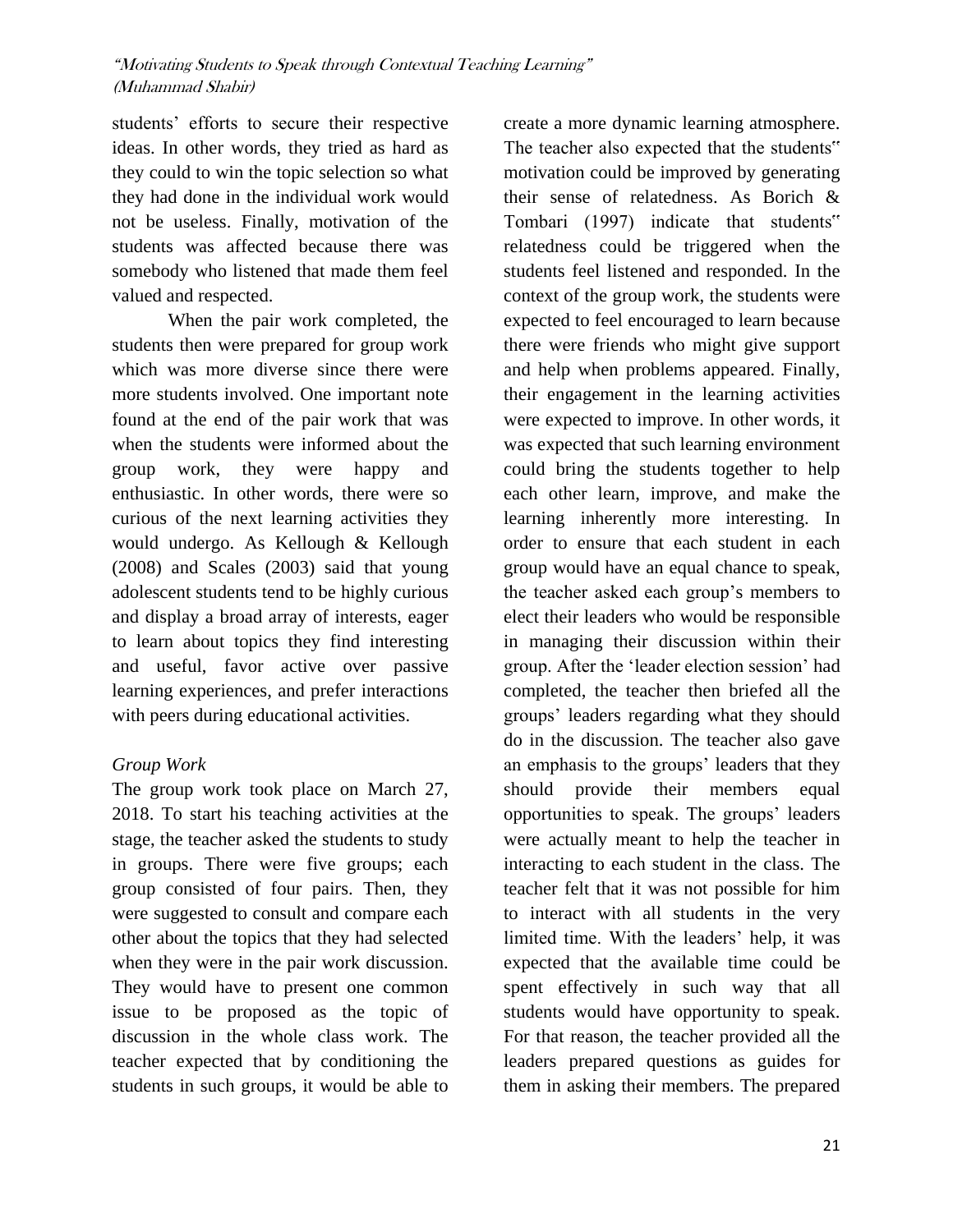questions aimed to enliven the discussion and maximize the students' speaking practices. The students were also encouraged to respond to their friends" ideas freely. With such learning environment, it was expected that each students would feel listened, respected, and valued by others.

While the discussion by each group took place, the teacher walked round the class and ensured that conversation really had taken place. The teacher also sometimes took place in the group discussion by pretending to be a member of the group discussion. By doing so, he could see directly how the discussion took place among the students. Although the discussion was intended for the students' speaking practices, the teacher did not let the students feel frustrated because of their limited language skill. Therefore, he pleased the students to ask while the discussion took place. When the group work had ripened, the students then were prepared for the whole discussion stage.

Up to this point, some important notes were found. The first was that the students enjoyed learning in the group work. They found that learning in groups was interesting. It was assumed that what made the students feel enjoyable was the learning environment that was different from one to another. In other words, the students felt new when they moved from one activity to another. The second note was that the students" motivation also improved. To elaborate this statement, it might be best illustrated by Borich & Tombari (1997) saying that students' motivation can be triggered by generating their sense of relatedness. In the context of the group work

above, the students were motivated to learn because there were friends who could give support and help when problems appeared. In other words, such group work environment brought the students together to help each other learn. Finally, their engagement in the learning activities improved. The third was the teacher's participation while the discussion took place which was assumed of having a significant effect to the students' learning environment. The act could be seen especially when the students encountered problems with their language. With such group work, they seemed more courageous to ask. What made them so might be the presence of the teacher near them that made them feel supported and have close emotional contact with their teacher.

# *Whole Class Discussion*

The whole class discussion was carried out two sessions: one on March 27, 2018and other one on March 30, 2018. The teacher could not complete the whole class discussion in just one session due to many activities that should be carried out. The whole class discussion was intended to give the students more opportunities to talk freely in the target language in an organized way, but without too much stresses on grammatical or structural accuracy. Before the activity had started, the teacher again reminded all the students about the need for them to be able to speak. The teacher then tried to encourage and motivate the students to speak by ensuring them that nothing to worry and that the thing they needed to do was to try to put forward their ideas about the topic as maximal as they could. The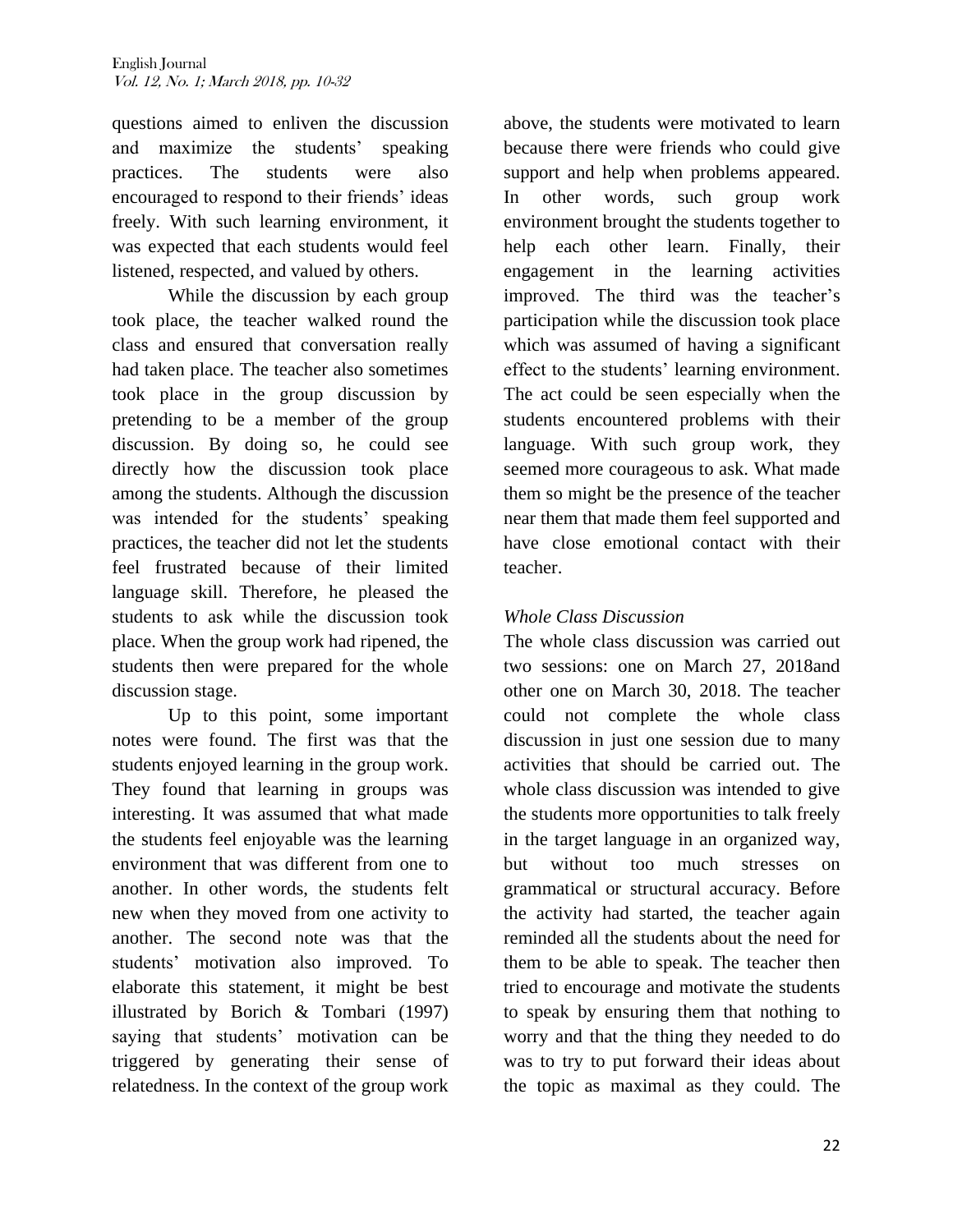starting point of the whole class discussion was that each group was required to write their respective selected topics on the white board. When this activity had completed, the teacher made a little negotiation with all the students to select one possible topic only that they preferred to discuss. In the selection process, the students were required to use their reasoning skill. The teacher wanted that the students' activity was not just limited to doing the topic selection but it also aimed to stimulate the students to speak. When the situation was set, the procedure moved on to a general wholeclass discussion in which each student was asked to put forward their ideas in a form of short speech presentation. This time, the students unanimously agreed to talk about music. Prior to the presentation, the teacher provided the students the time for language enrichment. The teacher taught the students all the words related to the topic they would present. Mostly, the language enrichment was in form of phrases that could help them the students build their language for their speech presentation. The teacher expected that such language enrichment would be able make the students feel competent of doing their task. Finally, it was expected that the students" motivation could improve. As Niemiec & Ryan (2009) indicate that generating students" sense of competence can motivate them to learn. When the language enrichment had completed, the teacher instructed the students to prepare their speech presentation. The students were also pleased the students to ask in case they found problems with their language while they were preparing their speech presentation. Due to limited time, the

teacher asked the students to complete their speech presentation at their homes. They should have already been prepared for the presentation in the following week. The writer expected that with such long spare time, the students would have enough opportunity to prepare their presentations. In the following week, all the students were asked to prepare for the presentation. Before they did it, the teacher encouraged the students not to worry about their language. The teacher told the students that the thing they should think was just to present what they had. After the teacher was sure enough that students were ready for the presentation, he then selected randomly three of the students to present. When each of the three students had finished, the writer then praised and smiled saying "It"s OK, because this is the first time that you speak in front of the class. You did a good job." The writer expected that the students would feel relaxed. The writer spent a lot of time to listen the students' presentation. After most of the students had their turned to speak in front of the class, the teacher also provided the students to ask and add their friends" speech.

At this point, there were many students tried to respond to their friends. Some students also tried to ask. However, there were students who could not have chance to speak due to limited time. Then, the teacher promised them that they would have time to speak another time. The rest of time, the teacher then had the students write what had been discussed.

## *Reflection*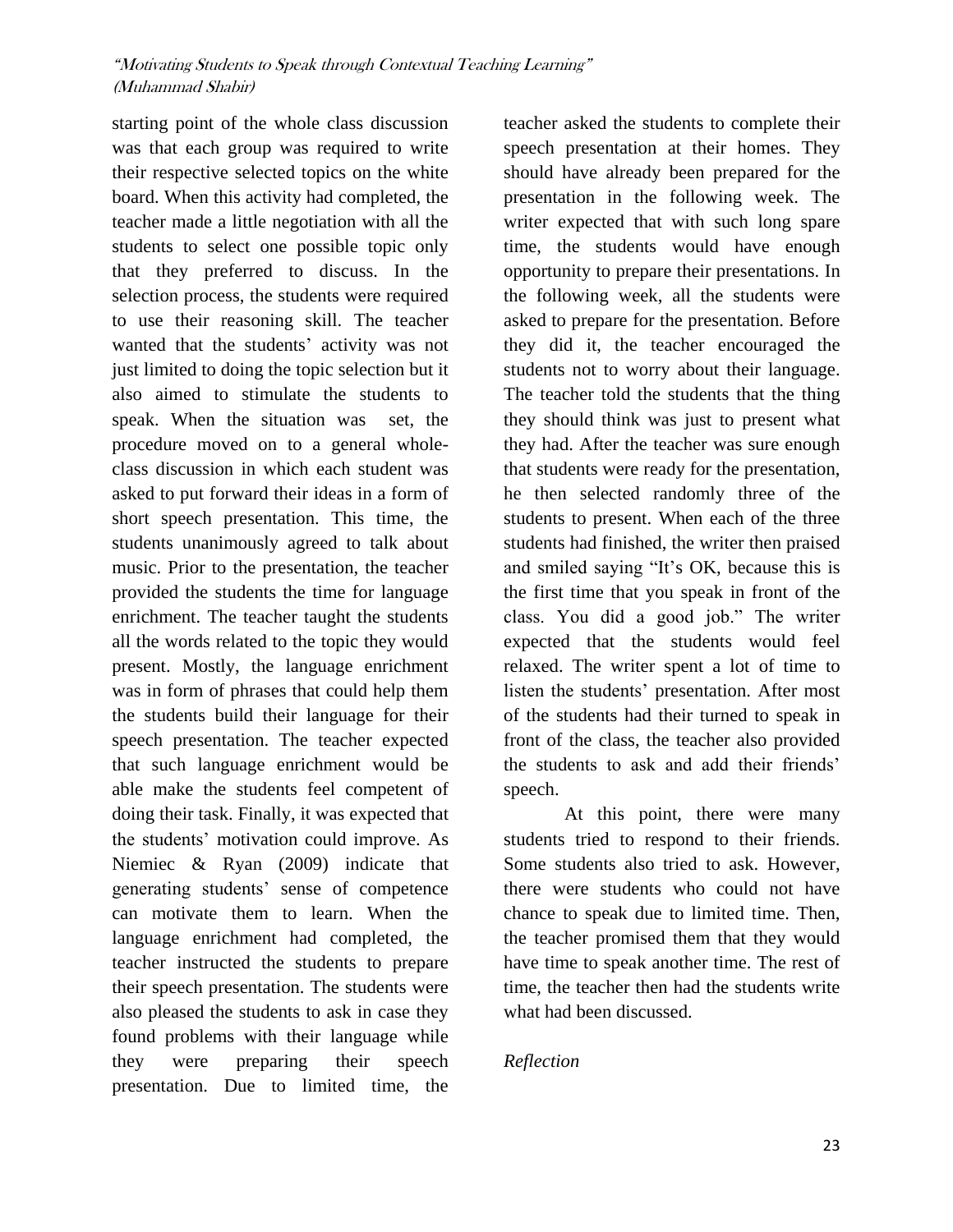The first part reflected issues cover three main areas, namely activities used for motivating students, participation of teacher and students in teaching and learning activities, problems or difficulties faced by the students during the teaching and learning processes. These reflected issues were used as bases and guides for the teacher to make improvements for his instruction in the following cycles. At this part, the discussion planned by as the technique of his teaching of speaking was effective to arouse students" interest to get involved in the speaking activities. The students felt that the technique had met their expectation that was to motivate them to speak as well as maximize their engagement in the speaking activities. There were some important notes synthesized from the students" welcome reaction to the discussion. The first relates to the students" belief about the discussion which then affected the state of their motivation. In that context, the students believed that the discussion was one of the effective ways for them to improve their speaking skill since they would have more opportunities to practice their speaking. Because of the belief, the students then felt motivated and encouraged to be involved in the teacher"s instructional activities. Such belief was present on the behalf of teacher's successful effort in providing a clear description of what and how the students would do their tasks. The second note was that the teacher had effectively anticipated what might be useful for him to motivate the students to participate in his instruction. The anticipation was that the technique of teaching used that really fitted the students" life experiences. In other words, the students

were not strange with discussion; they had been familiar with it in their daily interaction both in and out their school. Therefore, when such technique was introduced by the teacher, the students seemed enthusiastic. They wanted to use the technique as a way to practice their speaking in a more organized. In other words, they saw the procedures and stages that they would carry out could be an effective way for them to learn speaking. Finally, their motivation to take part in the discussion was visible.

The reflection starts with the first activity that was individual work. The activities reflected at the individual work are classified into three namely topic distribution, students' understanding enhancement, and topic selection.

# A. Topic distribution

The teacher distributed as many as 20 topics of discussion to each student. They were selected on the base of the students" real life context that fitted their daily experiences. In other words, the topics of discussion selected were present in and suitable with the students" daily experiences. What visible was that giving such topics, the students did not have any difficulties and problems in understanding the topics both their literal meanings and their contexts in the real life. The situation then brought the students to a condition in which they did not feel strange or weird to what they learnt. Finally, their perception towards the topics was positive as indicated by their sense of competence to discuss about the topics. They seemed encouraged and motivated to do their learning. They also felt interested because the topics presented to them were interesting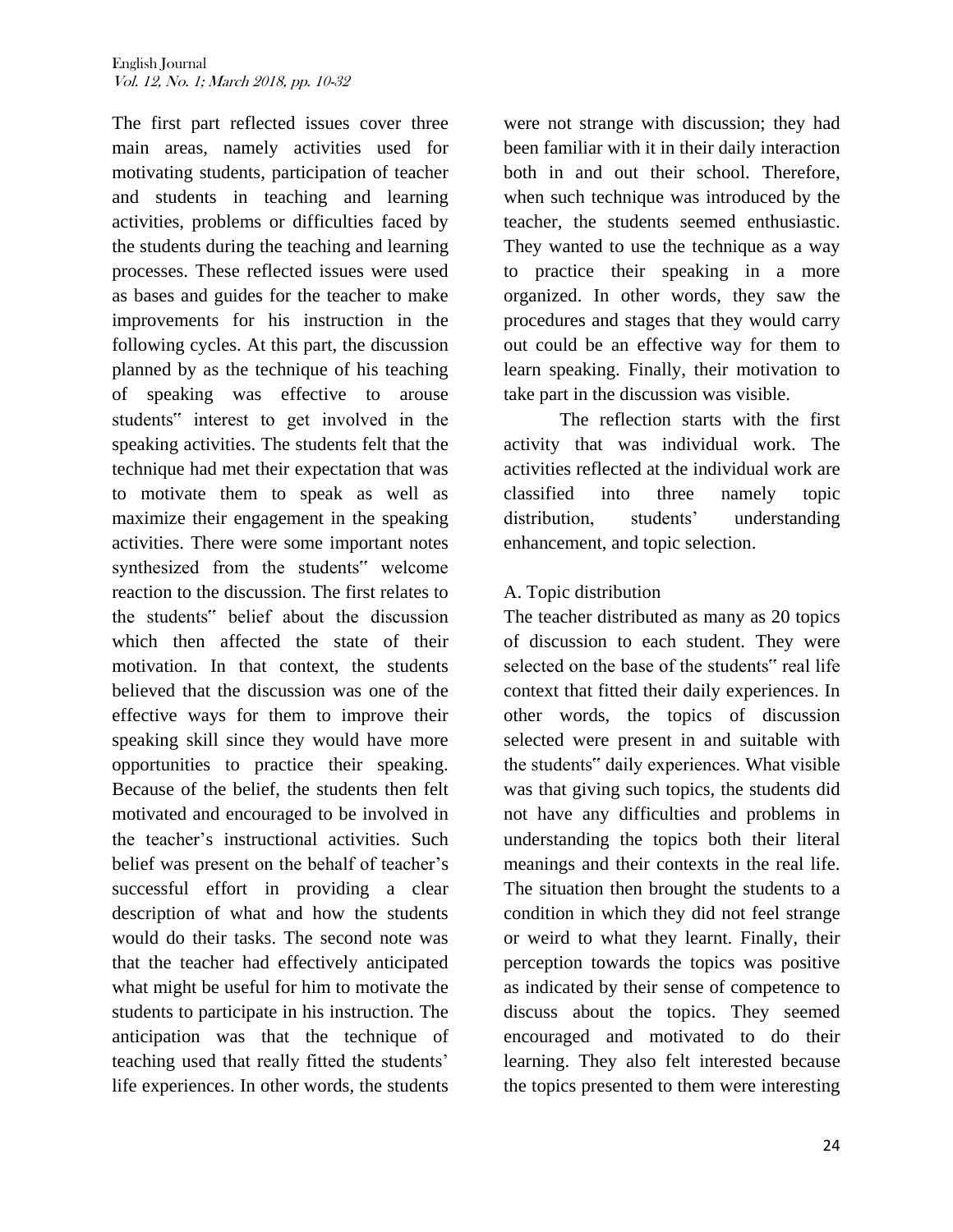and have relevancies with their worlds and their daily experiences. The facts then corroborate what has been suggested by motivational experts that to generate students" interest, to raise their motivation, and to enhance their commitment in learning, teachers should revive the sense of competence of the learners (Shindler, 2008). CTL practices also suggests that students learn best and feel motivated when what they are learning is directly relevant to their knowledge (Sears, 2002. The selection of the topics also improved their commitment to what they learnt. In other words, the learners were offered with materials designed specifically for their age group or corresponding with their world of thought and experience (Harmer, 2007).

# B. Ensuring students' understandings

In ensuring students" understanding, the teacher hold firmly the principles and practices that CTL teachers should keep in their minds, that is not to intrude too much in the activity since it could impede the students" autonomy and not to get too little involvement in the activity since could be unhelpful for the students (Harmer, 2007). After the teacher distributed the topics, the teacher ensured that the students had understood the topics by providing opportunities for the students to ask. At the same time, the teacher also stimulated the students to practice their speaking by asking them to say what they understood about the topics. What visible was that the asking session was effective to present a relaxed learning atmosphere for the students. The reason was that the students felt supported and helped because they had opportunities to

ask what they did not understand. Such situation then generated the students" interests to discuss. The teacher"s way in defining the meaning of each topic was also helpful in enhancing the students" understanding of the topics. The students were not just taught what the topics meant literally but also what they meant in the context of real life. Finally, the students felt motivated because they knew more about what they learnt. This then interested them to discuss the topics because their teacher had made the topics more understandable, valuable, and useful for them to discuss (Kellough & Kellough, 2008). Another important note was that the students did not have difficulties in understanding the topics. Mostly, the topics listed were known and familiar to them. It indicates that all the topics selected by the teacher were in line with the context of students' experiences, which is crucial in the CTL practices. Finally, the students felt motivated to learn because they knew what they were going to learn. The students also felt helped when their teacher participated in enhancing their understanding of the topics learnt. The teacher let the students say what they understood about the topics. There was time provided for the students for meaning exploration. When there were mistakes, the teacher did not blame the students directly but rather gave them opportunity for exploration with class" members. This then had generated the students' motivation to learn.

To summarize, giving the students opportunities for asking and confirming their understanding about the material learnt could generate a relaxed learning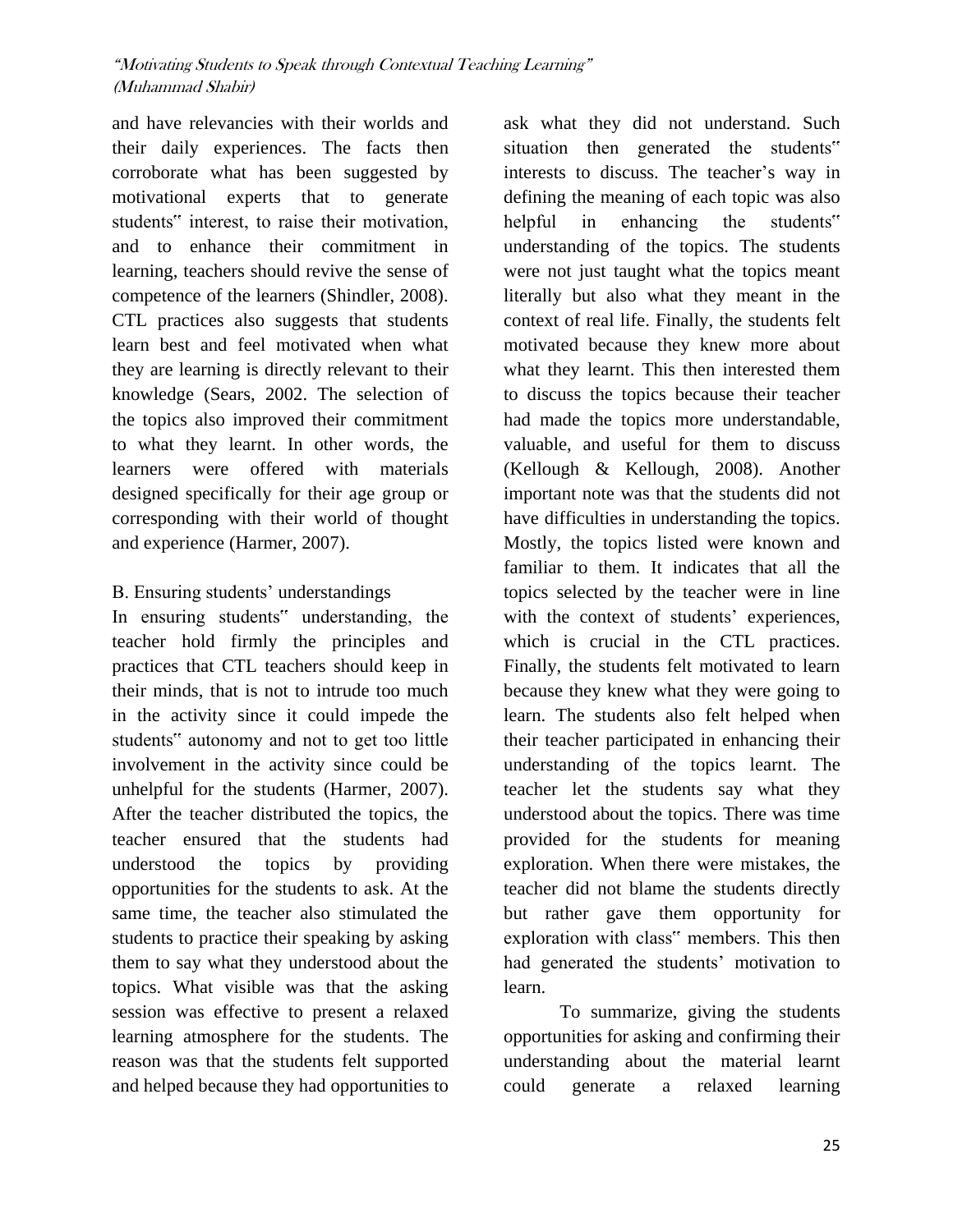atmosphere. In other words, the students should feel that they are supported and helped by their teacher. Pressures and expectations that could hinder students" commitment in learning should first be avoided by teacher. With such, learning atmosphere could be relaxed and finally, students will feel encouraged and motivated to get engaged in learning activities.

# C. Topic selection

The starting point of this activity was that the teacher asked each student to select four topics that interested him/her much to discuss. The students were conditioned into a learning in which they were required to be responsible in what they had done. At this point, the students were busied of selecting the topics. Their learning enhanced since they knew and understood what they were doing. It was visible that all the students did their task attentively. Because the students knew they would be questioned regarding their choices later on, they selected the topics considerably. Consequently, sense of responsibility of the students aroused and they at the same time learnt to be selfregulated or self-disciplined which is one of characteristics of CTL learners.

# D. Language input

After each student selected four topics, then the teacher stimulated the students to practice their speaking. Some students were invited to stand in front of the class. The teacher then asked each of the invitees regarding their choices. Up to this point, the students had not objection when they were asked to stand before their mates to say something about their topics. They also had not significant difficulties in answering the

teacher"s questions. At the same time, the students paid attention closely to the teacher when he asked each student. They even tried to write some of the questions and practiced them with their pairs. This means that the students learnt to speak unintentionally from their teacher, which is one of characteristics of a regulated learner. This was then effective to enhance students" subsequent learning activities in the pair work stage. It then could be synthesized that language input instruction could be effective through teacher"s demonstration. With teacher"s demonstration, learning could be more practical and effective for students" understanding enhancement. The fact then corroborates the theory that explaining what has been learned to someone else or other learners is effective to achieve maximal learning process (Brand, 2003).

Now the writer wants to reflect the pair work. The activities reflected are classified in to two namely topic selection and ensuring students" interaction.

# A. Topic selection

At this activity, the teacher started the teaching by asking each student to consult with his/her nearby partner. Each pair then should present two common issues to be proposed as the topic of discussion in the next discussion activity. Up to this point, learning environment became more dynamic. The students discussed their respective topics eagerly. It was also visible the students enjoyed the activity and participated in it willingly. In selecting the topics, each student in the pair shared each other about possible topics to select. They did the selection thoughtfully because they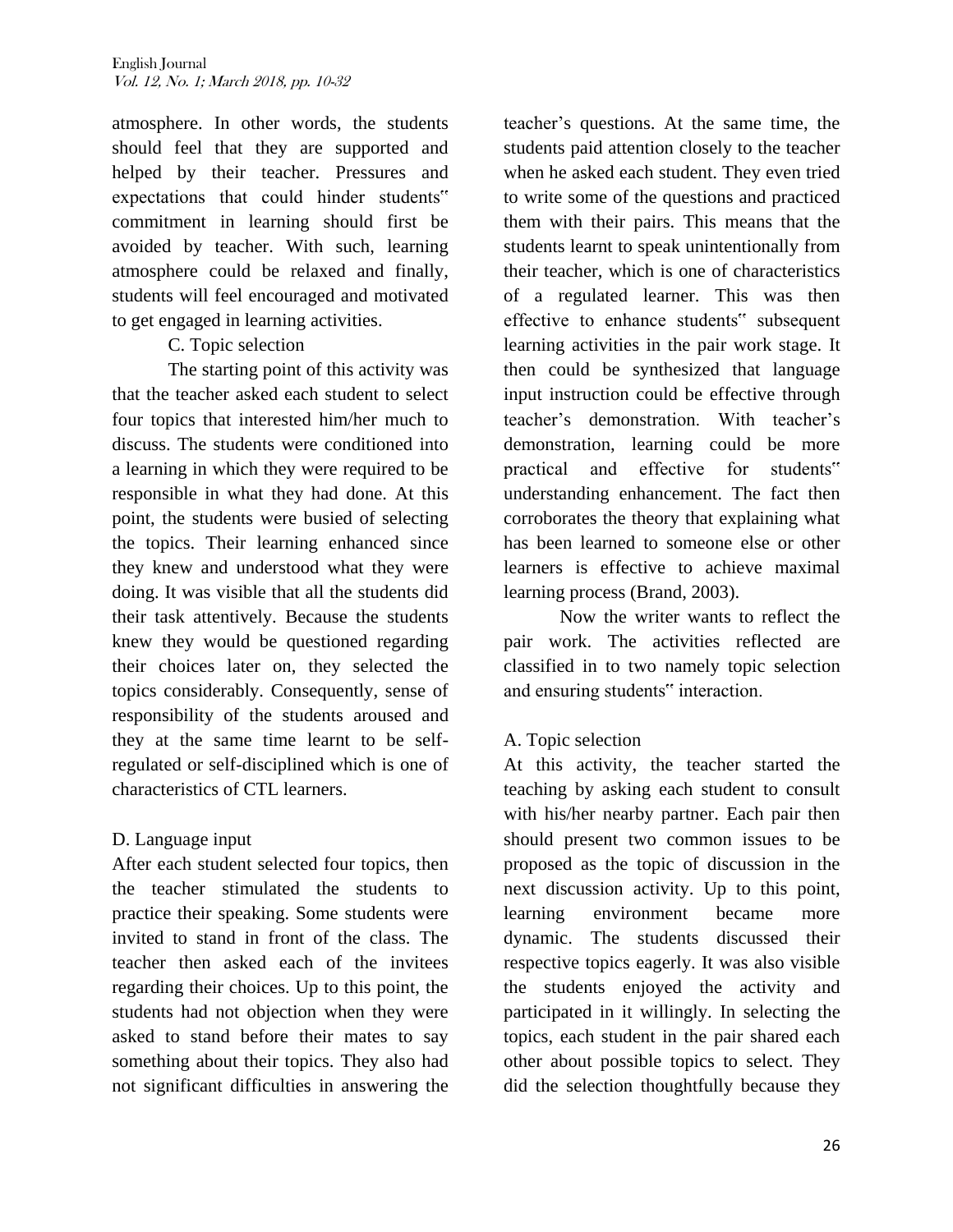would have to be able to present and defense the topics they had in the subsequent session of the discussion. It could be synthesized then that learning could be enhanced when students feel valued, respected, and listened by others. The existence of a friend who responds and listens is able to make a student feel valued and respected. In addition, such condition, in line with Borich & Tombari (1997), also influences students" motivational climate since the student help each other learn, improve, and make the learning inherently more interesting.

# B. Ensuring students' interaction

The teacher's way of ensuring that were interactions or communications in the pair work discussion was helpful in initiating the student to communicate. By demonstrating how to defend ideas, express agreement and disagreement, persuade someone to do something, and express objections, the students could understood easily what they should do when engaged in a discussion. Giving a demonstration to students of how and what they should do could be effective to achieve a maximal learning process rather than giving them a description about what they should do. This is because that students sometimes still need a model that enables them understand easily and practically what they should do. Therefore, in this context, teacher needs to fulfill such need by finding an effective way that the students would have not too many problem or difficulties in doing their task. In other words, teacher needs to build contact with the students that they feel supported and helped (Sears, 2002).Still in connection with ensuring the students" interaction, engaging the students

in the demonstration could be more effective in building maximal learning process. Through this, the teacher could directly see and evaluate the learning process for the better performance of the students when they are in engaged in the real discussion. In engaging the students, there were also opportunities for asking in case they found words, phrases, and expressions they did not know how to say them in English. Up to this point, in could be synthesized that students' learning could enhanced by giving the students demonstration and at the same time, giving the students opportunities for asking. This then could lead a relaxed learning atmosphere for the students as well as enhance their engagement in learning activities. Another important note was that situating the learners in pair discussion was not only effective to motivate the students but also was successful in raising the sense of responsibility of the students. In this context, it might be best explained by the learning in diverse context of CTL that students" responsibility is enhanced when the learners feel valued and respected by others. In this context, being responsible is in the sense that each learner tried to defend their respective idea and tried to listen or respond to their friends. Finally, their motivation was also affected positively because they felt valued and respected by others.

As to reflect the Group work, it was more diverse since there were more students involved in one group. At the beginning of this group work, the students were so happy and enthusiastic. Their curiosity at the time was also visible. Kellough & Kellough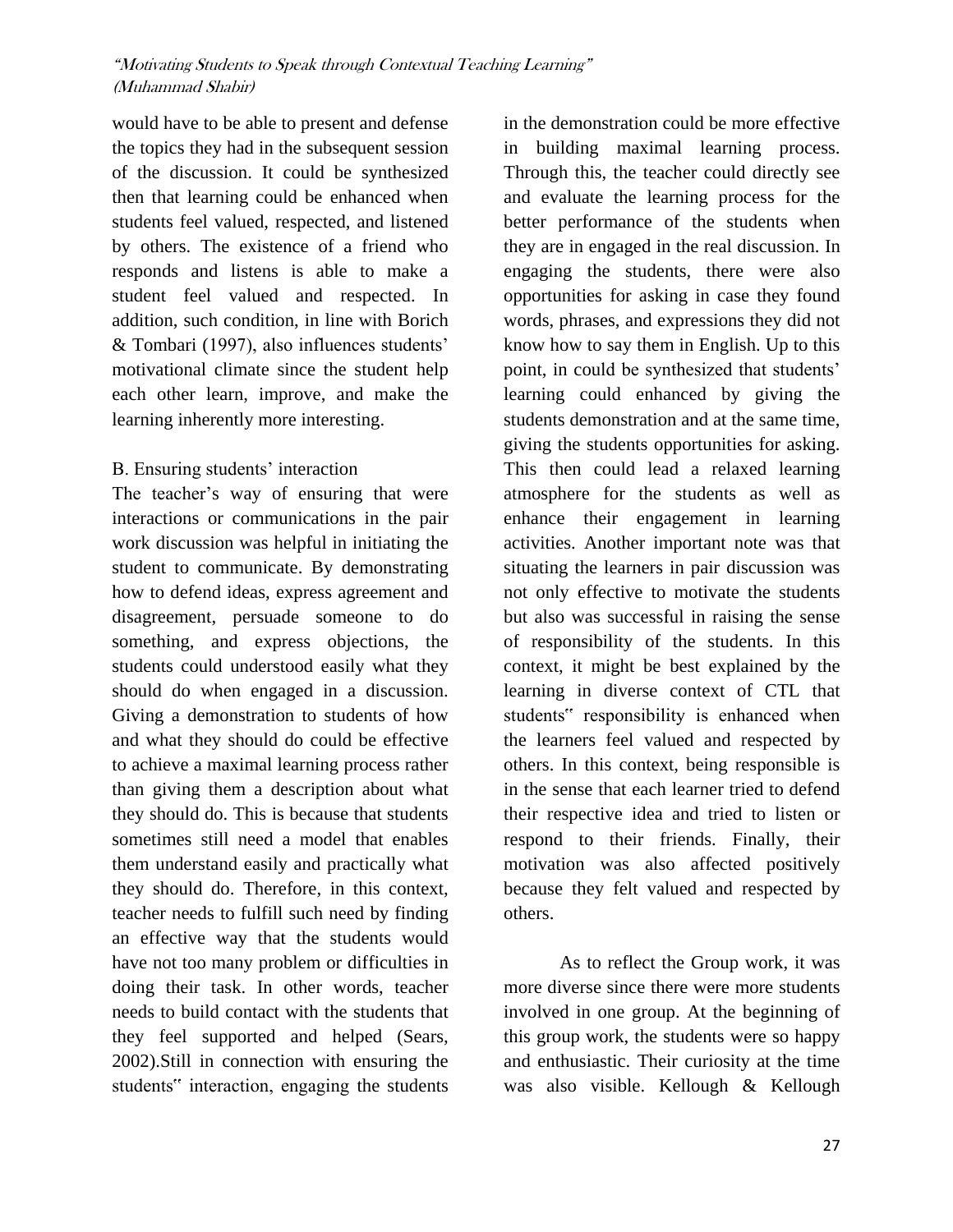(2008) and Scales (2003) characterize the adolescents as individuals who tend to be highly curious and display a broad array of interests, eager to learn about topics they find interesting and useful, favor active over passive learning experiences, and prefer interactions with peers during educational activities. Now the writer wants to reflect group work. The activities reflected are classified in to three namely topic selection and ensuring students' interaction.

## A. Topic selection

To start this stage, the teacher asked the students to study in groups. There were five groups; each group consisted of eight students. Then, members of each group were asked to consult each other about the topics they had selected when they were in the pair work discussion. Then, they would have to present one common issue to be proposed as the topic of discussion in the whole class work stage. What visible was that with such group study, the students" relatedness aroused in the support of their friends that listened and responded to them (Borich & Tombari, 1997). This then made learning environment inherently more interesting.

## B. Ensuring students' interaction

In order to ensure that each student in each group would have an equal chance to speak, the teacher asked each group"s members to elect their leaders who would be responsible in managing their discussion within their group. After the "leader election session" had completed, the teacher then briefed all the groups" leaders regarding what they should do in the discussion. The teacher also gave an emphasis to the groups" leaders that

they should provide each of their members an equal opportunity to speak. The groups' leaders were actually meant to help the teacher in interacting to each student in the class. The teacher felt that it was not possible for him to interact with all students in the very limited time. With the leaders" help, it was expected that the available time could be spent effectively in such way that all students would have opportunity to speak. For that reason, all the leaders were provided a sheet of paper containing some questions to be asked to each of groups' members. The questions were aimed at enlivening the atmosphere of discussion which required the students ask to use his/her reasoning skill. The students were also encouraged to respond to their friends" ideas freely. With such learning environment, it was expected that each students would feel respected and valued by others. While the discussion by each group took place, the teacher walked round the class and ensured that conversation really had taken place in each group. The teacher also sometimes took place in the group discussion by pretending to be a member of the group discussion so that he could see directly the discussion took place among the students. In the group discussion process, the teacher let the students feel free to ask in case they found problems with their language. For their language input, the teacher wrote some phrases that were meant to help the students build their language in the discussion. Then, the students were prepared for the whole discussion stage. Before the whole class discussion had started, the teacher again reminded all the students about the need for them to be able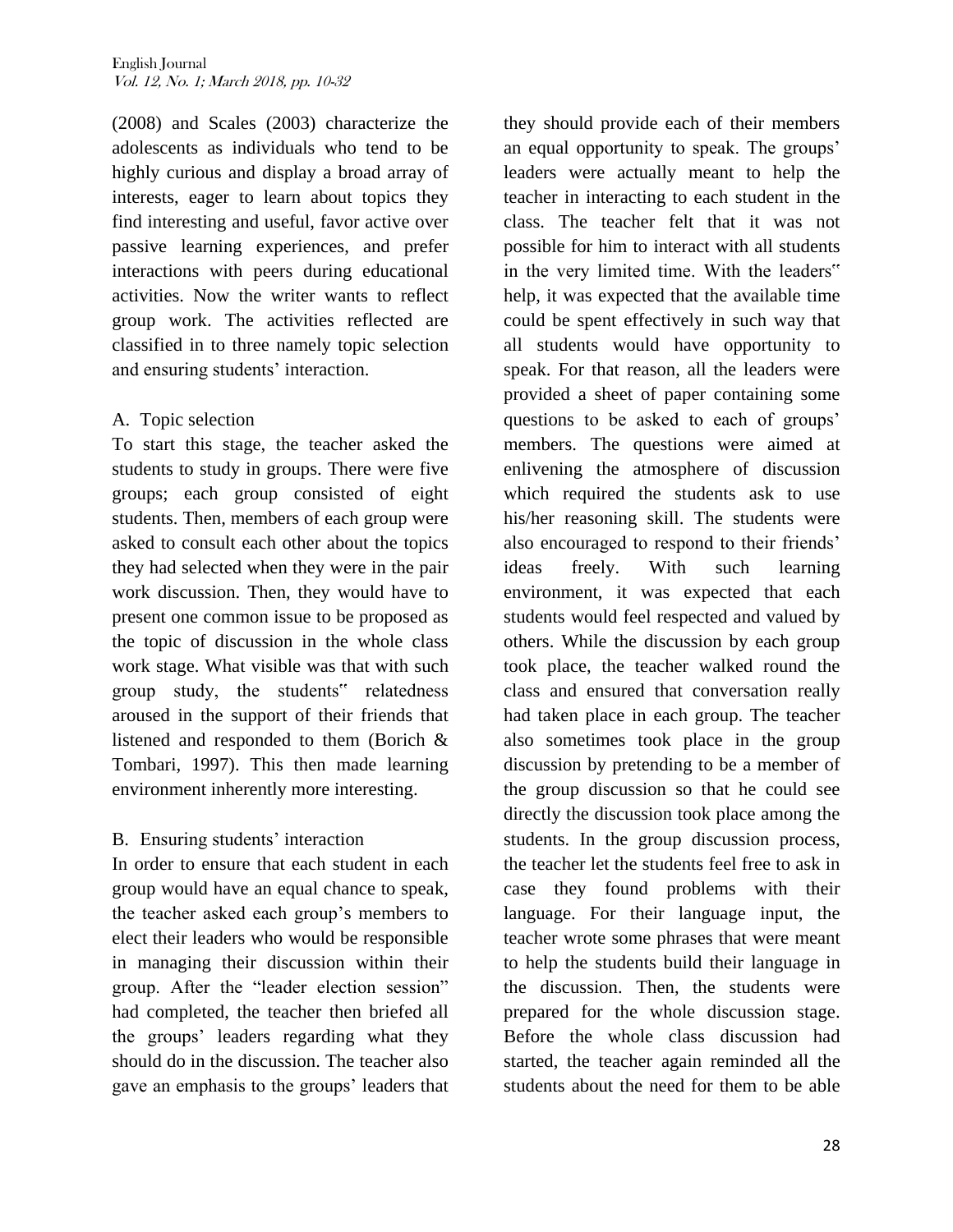to speak. The teacher then tried to encourage and motivate the students to speak by ensuring them that thing they needed to do was try to forward their ideas about the topic.

As to the activities reflected in the whole class discussion, they are classified into three namely topic selection, language input enhancement, and short speech presentation.

## A. Topic selection

When the students started selecting the topics, learning atmosphere changed drastically. They were enthusiastic and eager to defend their respective topics that they had selected when they were in the group work discussion. Such situation then bought the students into a heating learning atmosphere since they all tried to speak up. They participated actively in the topic selection process by showing their speaking performance. They seemed to have no doubt to speak since the language they used mostly had been practiced repeatedly in the previous stages of their discussion. Finally, the teacher"s purpose to give the students more opportunities to talk in the whole class discussion has started. To ensure that the discussion could be useful for the students' language improvement, the teacher then mediated the discussion because he did not want to let the students discuss in such an unorganized way. The teacher then chose one common topic though a negotiation process. When the situation has ripened among the students, the procedure moved on to a general whole-class discussion in which each student was asked to put forward their ideas in a form of short speech. Up to this

point, it could be synthesized that learning atmosphere can be activated by having the student confront other students (Bruner, 1985 cited in Brand, 2003). In other words, confronting students with other students can generate students" interest. Finally, students' commitment to participate in learning activities increases because they have others who respond and listen to them. The second point is, however, in such situation, teachers might not let the students stay too long with their activities without teachers' control or direction. Teachers' participation by mediating the learning is sometimes necessary in order to make the leaning to be more meaningful. Such mediation is one of the roles that must be run by CTL teachers.

# B. Language input enhancement

After the students chose one common topic, the teacher provided the students the time for language input enrichment. The teacher taught the students all the words related to the topic they presented. The teacher taught the students sentences and phrases needed for their discussion. Providing such phrases, the students felt helped when they performed their discussion. Finally, the language enrichment made the students feel competent of doing the discussion. The students used the phrases in the discussion. What visible to this point was that the students seemed motivated to participate in the discussion. The students did not worry about their language since their teacher was always ready to help when they found difficulties. Finally, they felt encouraged and motivated because their teacher helped make them feel to feel capable to conclude the discussion (Niemiec & Ryan, 2009).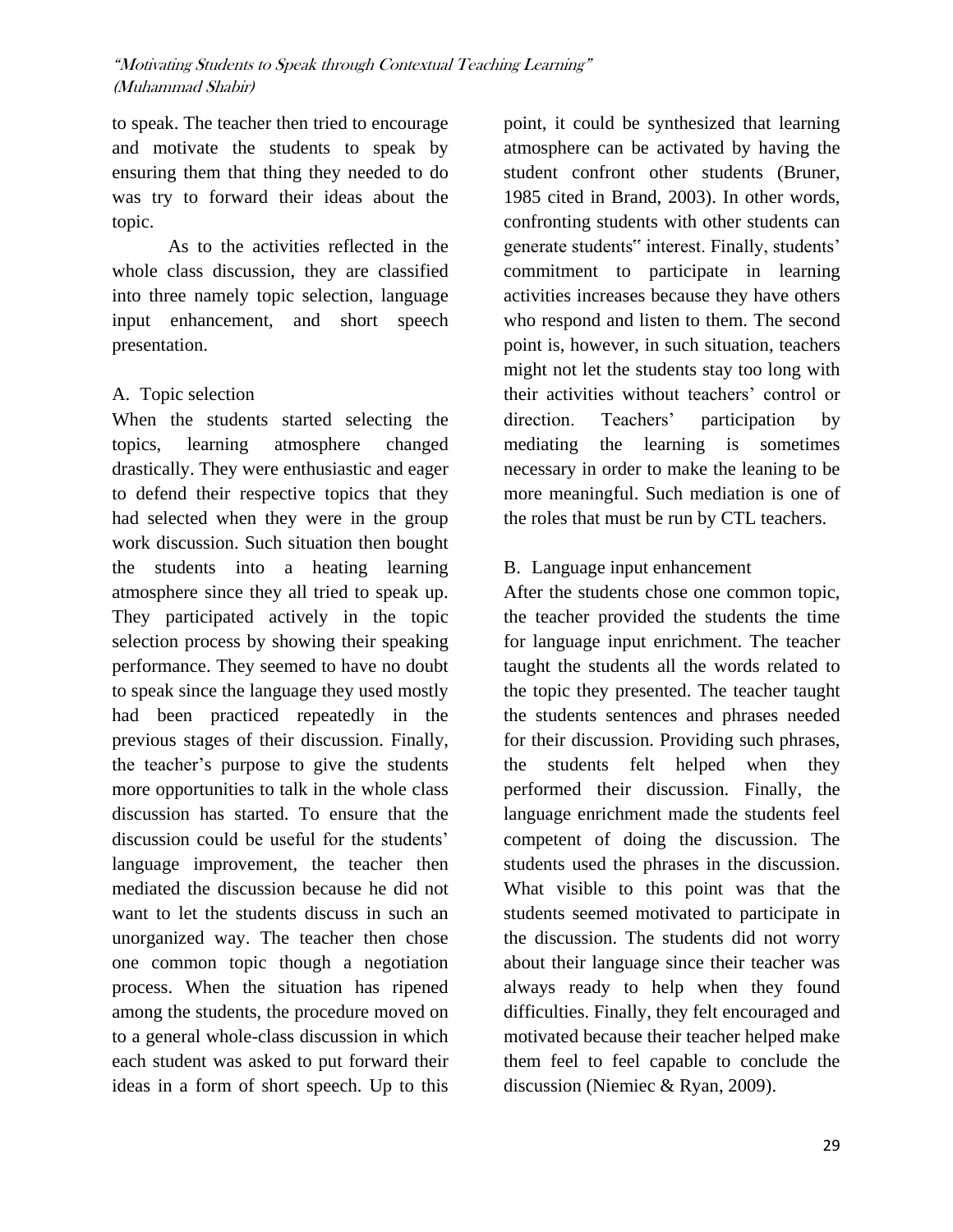After the discussion completed, the students were asked to deliver short speech about what they had discussed. At this point, learning process enhanced. This was because the students were instructed to do what they already knew before. There were asked to deliver or speak about what had been discussed. For this, the students did not have difficulties to deliver their speeches because what should say was about what they have learnt. As Slavin (1991) cited in Brand (2003) revealed that explaining what has been learned to someone else is effective to achieve maximal learning process. Therefore, the students were motivated to do the speech presentation because they have already something to say.

## **CONCLUSION**

Improving students" motivation in speaking through CTL is a contributory study to developing students to be motivated language learners. The study has outlined how such teaching could be effective in improving students" motivation in speaking. Specifically, there five important aspects the study can reveal how such teaching is effective to motivate students to speak. The first relates to instructional strategy. The study has shown that teaching through CTL enables the students to conduct selfexploration. In this context, the students are not limited to the teacher"s materials only but they are also allowed to have their own choices that make the learning inspirational. Consequently, the students become eager to learn and invest their energy in the learning. Evidence indicates that when students are actively engaged in working on "real issues" –a common focus of the CTL pedagogy –

they are more motivated to master content. The second relates to the CTL well-designed programs produce positive changes in students, including increased social and personal responsibility, growth in moral and ego development, and improved self-esteem. Researchers have documented other aspects of engagement, an important indicator of academic instruction. Individuals, who are interested in particular activities or topics pay closer attention, persist for longer periods of time, learn more, and enjoy participating to a greater degree than individuals without such interest. Researchers have argued that situational interest is important because it motivates students who are academically uninterested.

#### **REFERENCES**

- Berns, R. G., & Erickson, P. M. (2001). *Contextual Teaching and Learning: Preparing Students for the New Economy*. The Highlight Zone: Research @ Work, 5, 2-9. (ERIC Document Reproduction Service No. ED452376) at http://www.cccbsi.org/Websites/basi cskills/Images/CTL.pdf [ February 2, 2018]
- Blackburn, B. R. (2005). *Classroom Motivation from A to Z: How to Engage Your Students in Learning*. Eye on Education.
- Bong, M., & Clark, R. E. (1999). Comparison between self-concept and self-efficacy in academic motivation research. *Educational Psychologist*, 34, 139-153.
- Borich, G.D. & Tombari, M.L. (1997). *Educational Psychology: A Contemporary Approach* (2nd. ed.). New York: Addison Wesley Longman, Inc at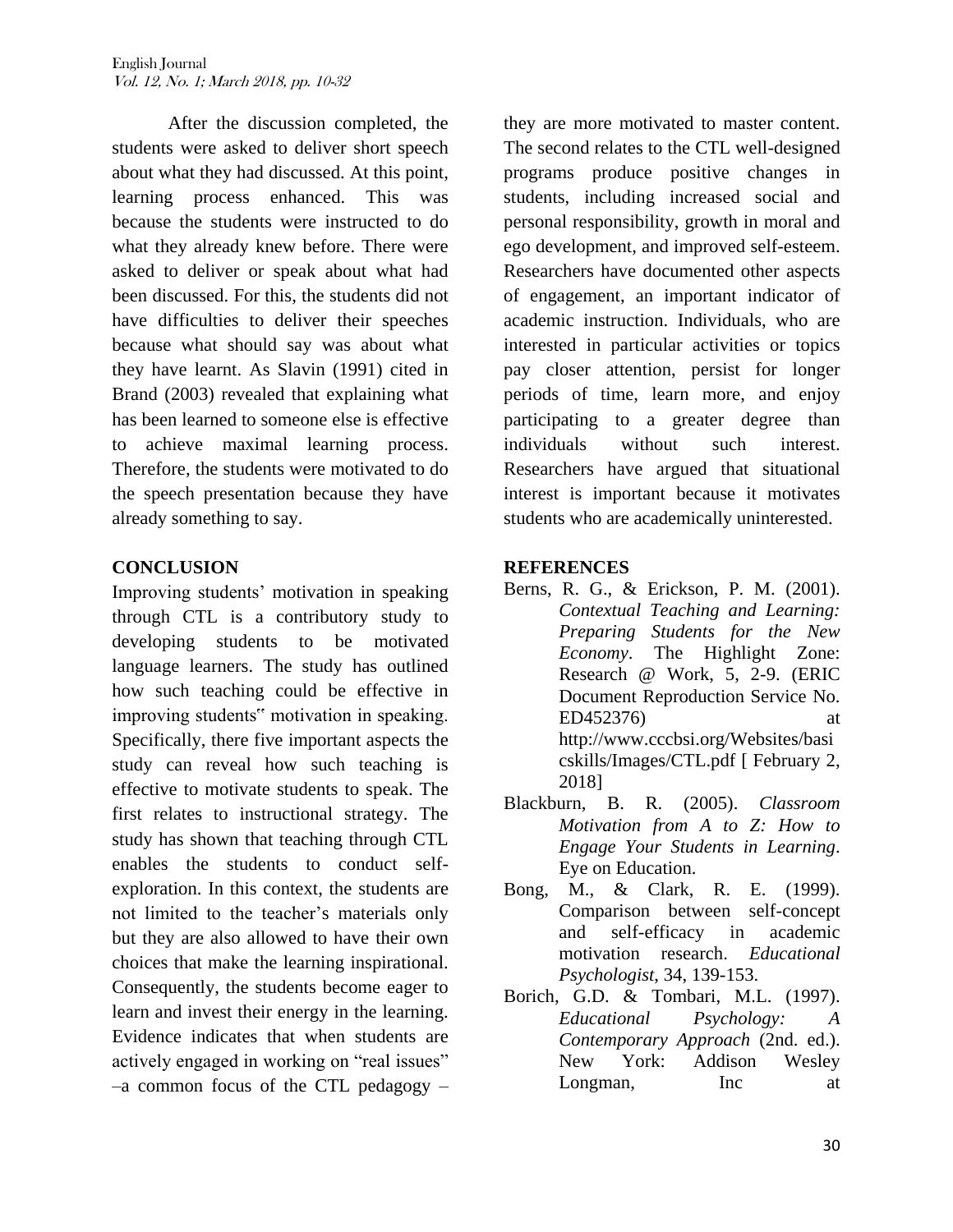http://www.edb.utexas.edu/borich/ed psychtext.html [February 5, 2018]

- Brand, B. (2003). *Essentials of High School Reform: New Forms of Assessment and Contextual Teaching and Learning*. Washington, D.C.: American Youth Policy Forum.
- Bush, M, A. (2006). *What Comes Between Classroom Community and*  Academic Emotions: "Testing a Self-*Determination Model of Motivation in the College Classroom"*. A Dissertation: The University of Texas at http://www.lib.utexas.edu/etd/d/2006 / bushd55031/ bushd55031.pdf [January 11, 2018]
- Coles, P., & Quirke, P. (2001). *Professional Development through the Action Learning Gateway*. Thailand TESOL Newsletter. 15(2), 14-20.
- Dörnyei, Z. (1998). "Motivation in Second and Foreign Language Teaching"*. Language Teaching,* 31(3), 117-135.
- Dörnyei, Z. (2001). *Teaching and Researching Motivation*. Harlow, England: Longman.
- Dörnyei, Z. (2003). Attitudes, Orientations, and Motivations in Language Learning: Advances in Theory, Research, and Applications. *Language Learning*, 53 (1). 3-32.
- Ferrance, E., (2000). *Action Research.*  Brown University at http: // www. alliance.

brown.edu/pubs/themes\_ed/act\_resea rch.pdf [February 7, 2018]

- Gardner, R. C (1985). *Social Psychology and Second Language Learning: The Role of Attitudes and Motivation*. London: Edward Arnold.
- Hoyenga, K. B., & Hoyenga, K. T. (1984). *Motivational Explanations of Behavior*. Monterey, CA: Brookes/Coles Publishing Company.
- http://education.calumet.purdue.edu/vockell/ EdPsyBook\_intrinsi.htm [February 5, 2018]
- Jane, E. B. (2001). *The Use of Cooperative Learning Techniques in a Community College Course*. Dissertation, MAdEd, St. Francis Xavier University, Canada.
- Johnson, B.E., (2002). *Contextual Teaching and Learning: What Is It and Why Is It Here to Stay*. Thousand Oaks, California: Corwin Press Inc. A Sage Publication Company.
- Jordan, R.R. (1990). Pyramid Discussions. *English Language Teaching Journal*  44, 1: 46-54 at http://users.sch.gr/konsfig/speakingh alfassgn.pdf [February 4, 2018]
- Lynch, R. L., & Harnish, D. (2003). *Implementing Contextual Teaching and Learning by Novice Teachers*. Occupational Research Group, College of Education, Athens: The University of Georgia at www.coe.uga.edu/ctl/casestudy/Final .pdf[February 4, 2018]
- Oxford, R. & Shearin, J. (1994). "Language Learning Motivation: Expanding the Theoretical Framework". *The Modern Language Journal*. 78(1), 12-28.
- Peck, S. (1996). "Language Learning Diaries as Mirrors of Students" Culture Sensitivity". In K.M. Bailey and D. Nunan (Eds.), *Voice from the Language Classroom* ( pp.236-247). Cambridge, Cambridge University Press.
- Rost, M., (2006). *Generating Students" Motivation*. Pearson Education, Inc, at http://www.pearsonlongman.com/ae/ worldview/motivation.pdf[February 4, 2018]
- Ryan, R. M., Deci, E. L. (2000). "Intrinsic and Extrinsic Motivations: Classic